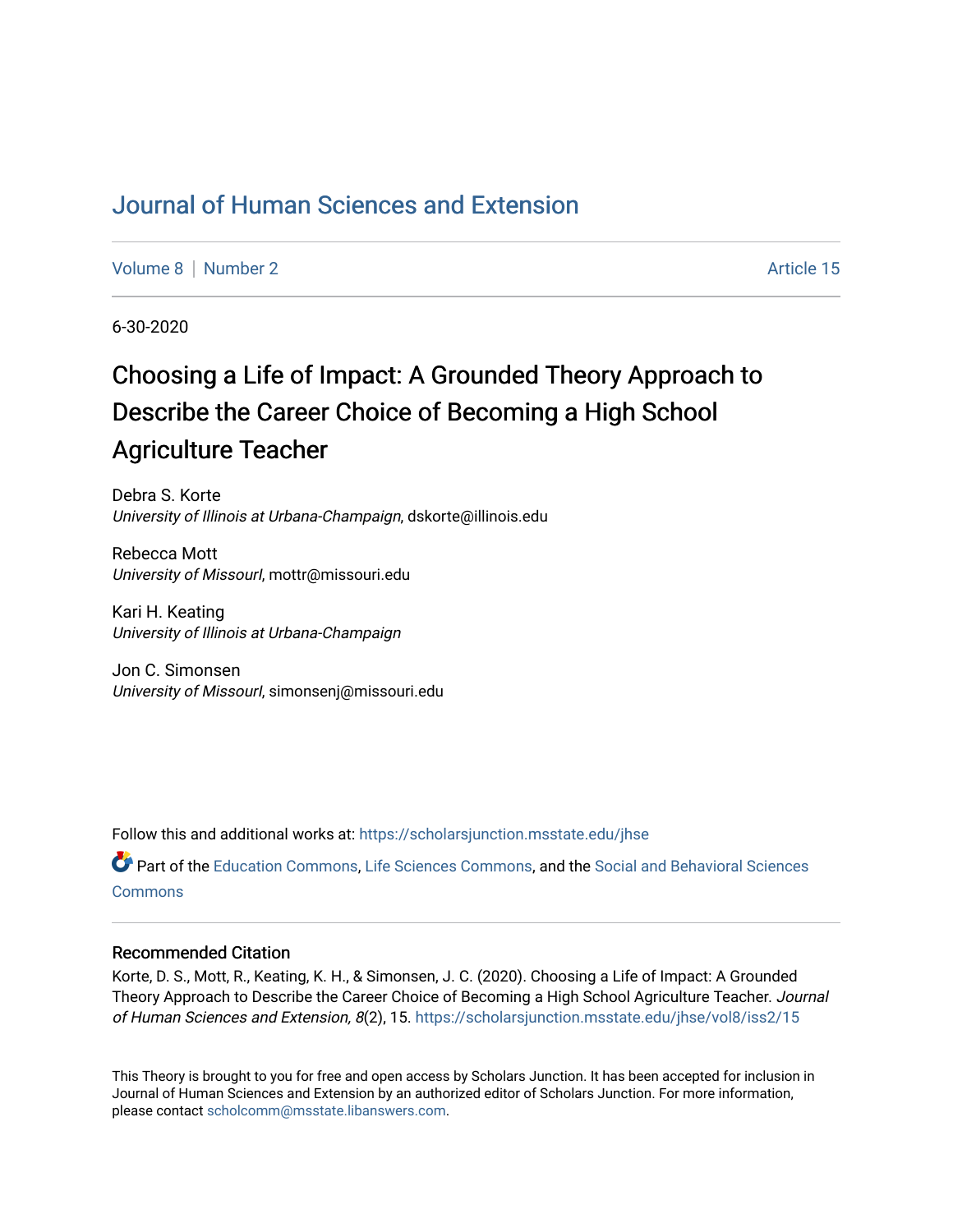# **Choosing a Life of Impact: A Grounded Theory Approach to Describe the Career Choice of Becoming a High School Agriculture Teacher**

#### **Debra S. Korte**

*University of Illinois at Urbana-Champaign*

#### **Rebecca Mott**

*University of Missouri* 

### **Kari H. Keating**

*University of Illinois at Urbana-Champaign*

#### **Jon C. Simonsen**

*University of Missouri*

*The purpose of this grounded theory qualitative research was to identify the influences on students' decisions to pursue a career as a high school agriculture teacher and develop a proposed theoretical model to conceptualize this career decision. Two samples of students – one sample of high school students and one sample of college students – were the participants in this study. Each participant included in the two samples was either considering teaching as a career or was currently enrolled in a university teacher licensure program. Data were collected from individual interviews, focus groups, and writing samples. The findings from this study suggested that when participants were motivated by role models with whom they could socially identify, became familiar with the profession through relevant experiences, and were affirmed of their career capabilities through people in their social environment to whom they were emotionally connected, they pursued a career path to become a high school agriculture teacher.*

*Keywords:* career development, career choice, teacher career choice, teaching, agricultural education, grounded theory

### **Introduction and Purpose of the Study**

Teacher attrition (i.e., teachers leaving the profession) has steadily increased over the past two decades (Ingersoll et al., 2014). As a result, Perda (2013) estimates that more than 42% of teachers leave the profession within the first five years. In many disciplines of education throughout the United States, the increased rate of attrition has led to a shortage of qualified, competent teachers to fill vacancies (Thomson et al., 2012). To add to this growing concern, The

Direct correspondence to Debra S. Korte at dskorte@illinois.edu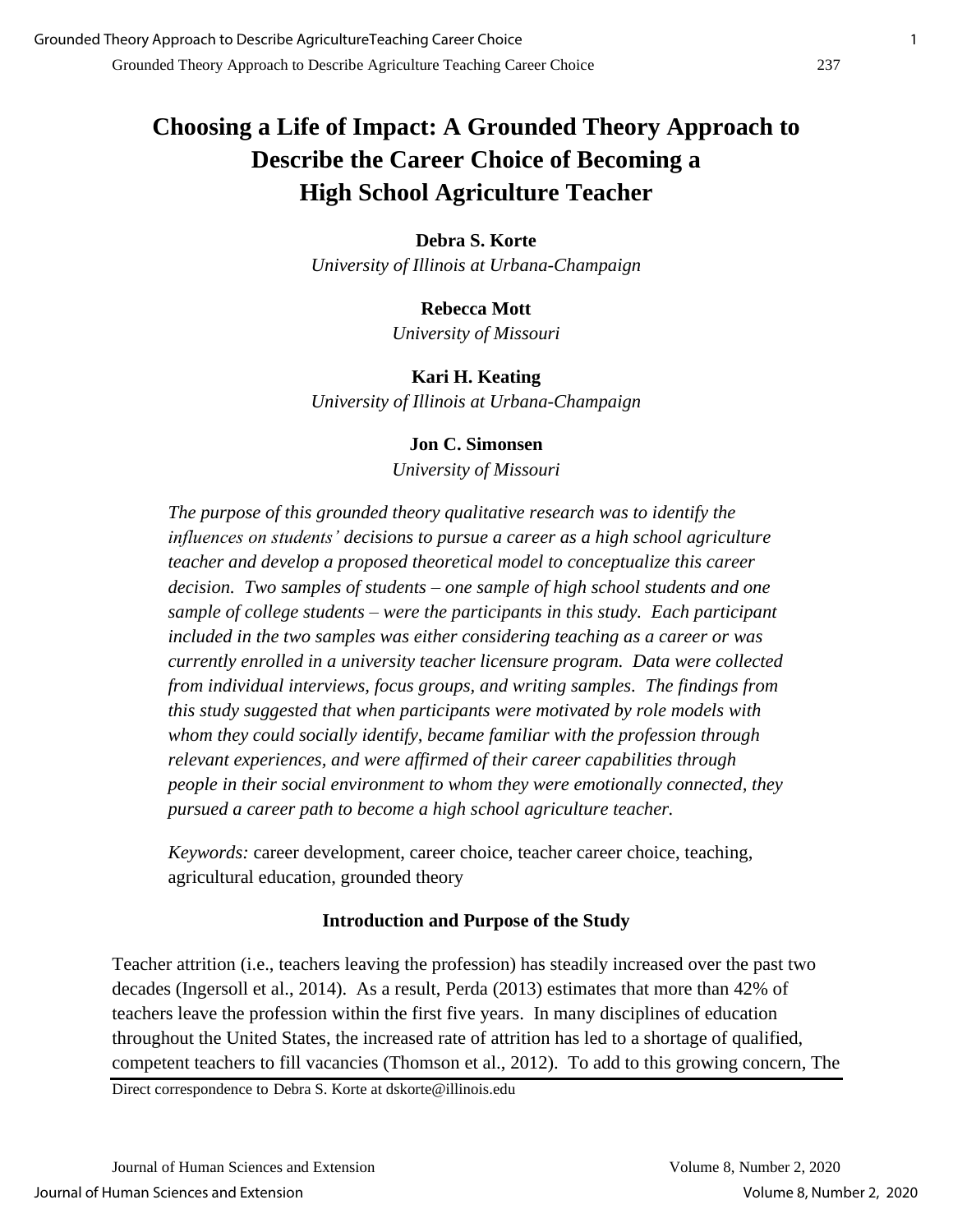Chronicle of Higher Education (2017) reported that only 4.2% of college freshmen in 2015 majored in education, which is the smallest percentage of students in the United States who planned to pursue a career as a teacher since the organization began collecting data in 1971.

Specific to the discipline of agricultural education, Foster et al. (2015) identified 30 states experiencing a shortage of high school agriculture teachers. As reported in the National Agricultural Education Supply and Demand Study (Foster et al., 2015), nearly 4% of the 11,000 educator positions were vacant due to a disproportionate balance of teachers who retired, teachers who left the profession to pursue other careers (i.e., attrition), and the expansion of new programs. Despite increased efforts in the discipline of agricultural education to recruit high school students to the profession, a critical need remains to find qualified, traditionally licensed teachers to fill vacant positions.

The steady decline of college freshmen who are choosing to major in education over the last 15 years, combined with the obvious need for teachers across all disciplines (Aragon, 2016; Ingersoll et al., 2014), led researchers to examine the variables that contribute to students' decision to pursue a career as a teacher. Literature from the field of psychology may provide clues to those in the field of education regarding how and why young people decide to pursue teaching careers. Extensive research in career choice from organizational, educational, and behavioral psychology identifies the need for *familiarity* with the profession (Krumboltz et al., 1976; Lawver & Torres, 2012; Lent et al., 1994, 2002; Thieman et al., 2016; Zumwalt & Craig, 2005); personal mechanisms of *motivation* (Bénabou & Tirole, 2006; Dik et al., 2008; Fischman et al., 2001; Harms & Knobloch, 2005; Palmer, 1998; Ryan & Deci, 2000; Thomson et al., 2012; Watt & Richardson, 2008); and shared *social identity* with someone in a specific career (Bandura et al., 2001; Krumboltz et al., 1976; Lent & Brown, 2008; Lent et al., 1994, 2002; Marx et al., 2014; Rocca & Washburn, 2005; Thieman et al., 2016; Zumwalt & Craig, 2005).

Considering the high attrition rates for teachers, as well as the shortage of students planning to major in agricultural education (Foster et al., 2015), it is important to determine ways to recruit students to the profession (Korte & Simonsen, 2018; Solomonson et al., 2018; Sutcher et al., 2016). To combat the critical shortage concerns, closer examination of the variables that impact high school and university students' decision to pursue a career as a high school agriculture teacher is needed to develop a deeper understanding of the motivations, beliefs, and typologies which characterize a prospective teacher. This enhanced knowledge has the potential to increase the number of agricultural education teacher candidates who choose to pursue this career path and subsequently reduce the critical need for educators.

With this purpose in mind, the researchers in this study selected to use a grounded theory approach to examine the specific factors or combination of factors that influence students' decisions to pursue careers as high school agriculture teachers (Morse & Richards, 2002; Robinson et al., 2013; Strauss & Corbin, 1998). Grounded theory is an inductive, systematic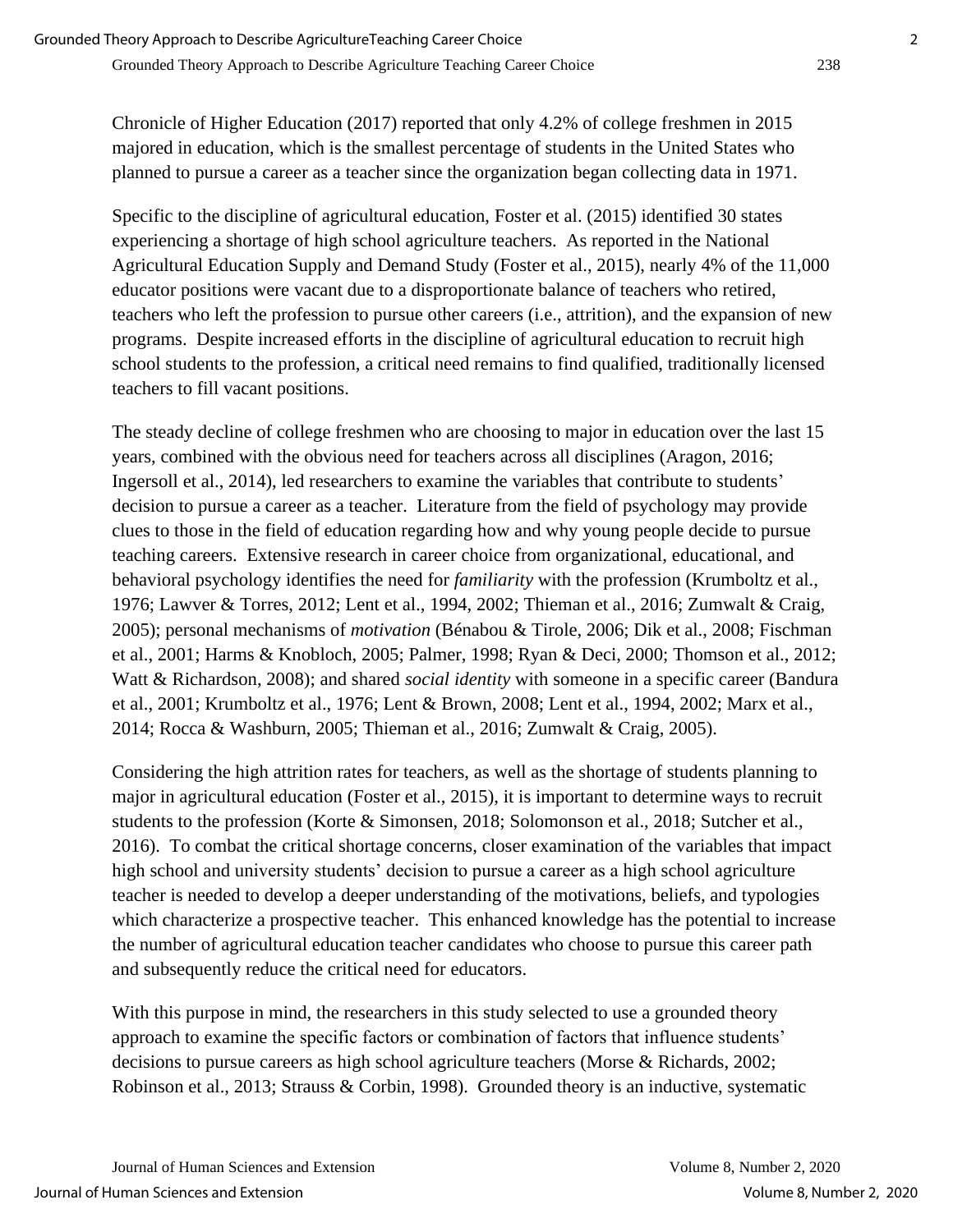methodological approach by which researchers use very few assumptions and preconceived ideas to develop research questions around a central phenomenon. After data collection and analysis, researchers use themes that emerge from the stories and lived experiences of participants to conceptualize a visual model (Brown, 2010; Creswell, 2013).

This research was grounded in data collected from students who were either (a) a junior or senior in high school who aspired to become an agriculture teacher or (b) a university student in the process of completing a university's teacher licensure program. Students of different ages may provide different perspectives on the ways they think about teacher career choice decisions (Bandura, 1997; Bandura et al., 2001). Thus, an iterative process of data collection and analysis was used to develop a proposed theoretical model based on the viewpoints of two different age groups of students – high school students and university students. The central research questions which guided the design, data collection, and analysis for this study were:

- 1) What previous experiences and/or people impact students' decision to pursue careers as high school agriculture teachers?
- 2) What psychological and environmental influences motivate students to pursue careers as high school agriculture teachers?

# **Methods**

Using a grounded theory approach, researchers interpreted the data generated from interviews and writing samples from high school and university students to develop a theoretical model (Glaser & Strauss, 1967). The data collection was accomplished using a constant comparative method, which allowed researchers to develop concepts from interview data and writing samples by simultaneously coding and analyzing (Taylor & Bogdan, 1998). As recommended by Strauss (1987), researchers first used open coding to determine initial categories with similar properties and dimensions. Axial coding, putting data together in new ways after categories are initially identified in the open coding phase, was then used by the researchers to assemble higher-order categories and causal conditions within a similar context or with similar intervening variables. Finally, researchers used selective coding to develop a theoretical model to describe the integration of the influences which contributed to students' decisions to pursue a career as a teacher.

### **Sample**

The population for this study was two groups of future educators from Missouri and Illinois. Researchers used theoretical sampling to explore the evolving theory of career choice with the purposeful sample of secondary (i.e., high school) and post-secondary (i.e., university or preservice) students  $(N = 41)$ . In theoretical sampling, researchers select additional cases to be studied to gather new insights or expand and refine concepts already gained (Taylor & Bogdan,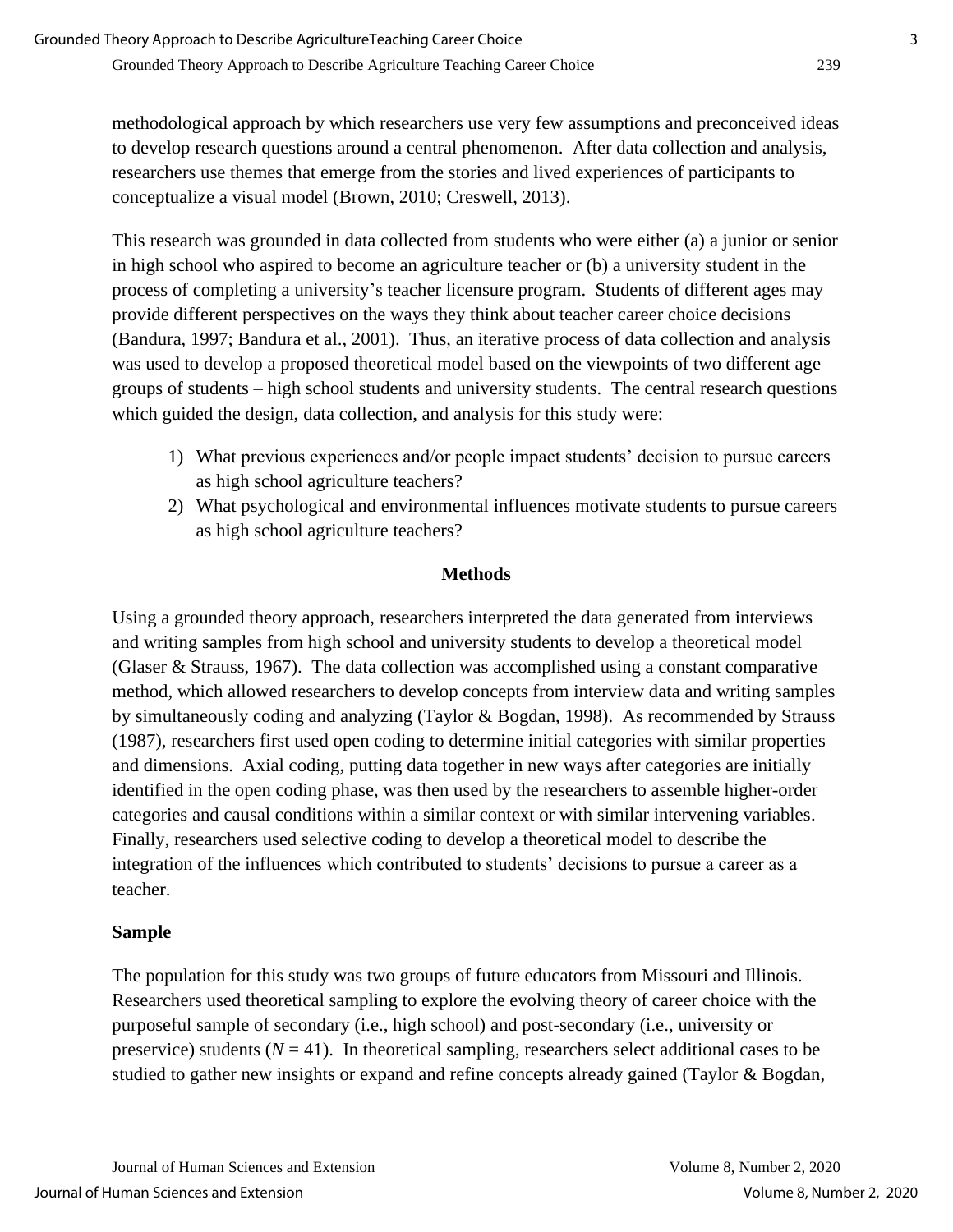Grounded Theory Approach to Describe Agriculture Teaching Career Choice 240

1998). Both the secondary and post-secondary cases utilized in this study were made up of students who intended to become high school agriculture teachers.

As recommended by Creswell (2007), researchers first selected and studied a homogeneous group of secondary students  $(n = 13)$  to generate a preliminary theoretical model. As shown in Table 1, the homogenous group was comprised of 13 female Caucasian students who chose to participate in a three-day teaching academy for students who were interested in becoming a high school agriculture teacher. These students had recently completed their junior or senior year of education in a secondary school, were from either rural or suburban geographic locations, and were actively or very actively involved in agricultural-based youth organizations (e.g., FFA and 4-H). The teaching academy, held during the summer of 2016, was organized and hosted by faculty and staff at a large land-grant university in the Midwest.

| Female Secondary-Level Participants ( $n = 13$ ) |               |
|--------------------------------------------------|---------------|
| Demographic Characteristic                       | <b>Number</b> |
| High School Academic Level                       |               |
| Junior                                           | 3             |
| Senior                                           | 10            |
| Geographic Location                              |               |
| Rural                                            | 9             |
| Suburban                                         | 4             |
| Involvement in Youth Organizations               |               |
| Very Active                                      | 4             |
| Active                                           | 9             |

| Table 1. Demographics for Homogenous Group of  |  |
|------------------------------------------------|--|
| Female Secondary-Level Participants $(n = 13)$ |  |

In compliance with Institutional Review Board regulations from the University of Illinois at Urbana-Champaign and the University of Missouri, a parent or guardian read and signed a consent form for each high school student prior to data collection.

After developing a preliminary theoretical model based on the results of data from the high school student sample, researchers then utilized a heterogeneous sample  $(n = 28)$  of university students to confirm or disconfirm the model. Discriminant sampling was used with the goal of moving toward saturation. Data were gathered from individuals different from those initially interviewed to see if the model would hold for additional participants (Creswell, 2013). This group of university student participants was selected for the study because, like the first group, they were preparing to become high school agriculture teachers. However, they were further along in their decision making about and preparation toward their careers. Researchers also hoped this older group of participants would be able to reflect on their own experiences at an even deeper level than the high school participants in the first sample. As shown in Table 2, the heterogeneous sample of university students (i.e., preservice teachers) included 14 male and 14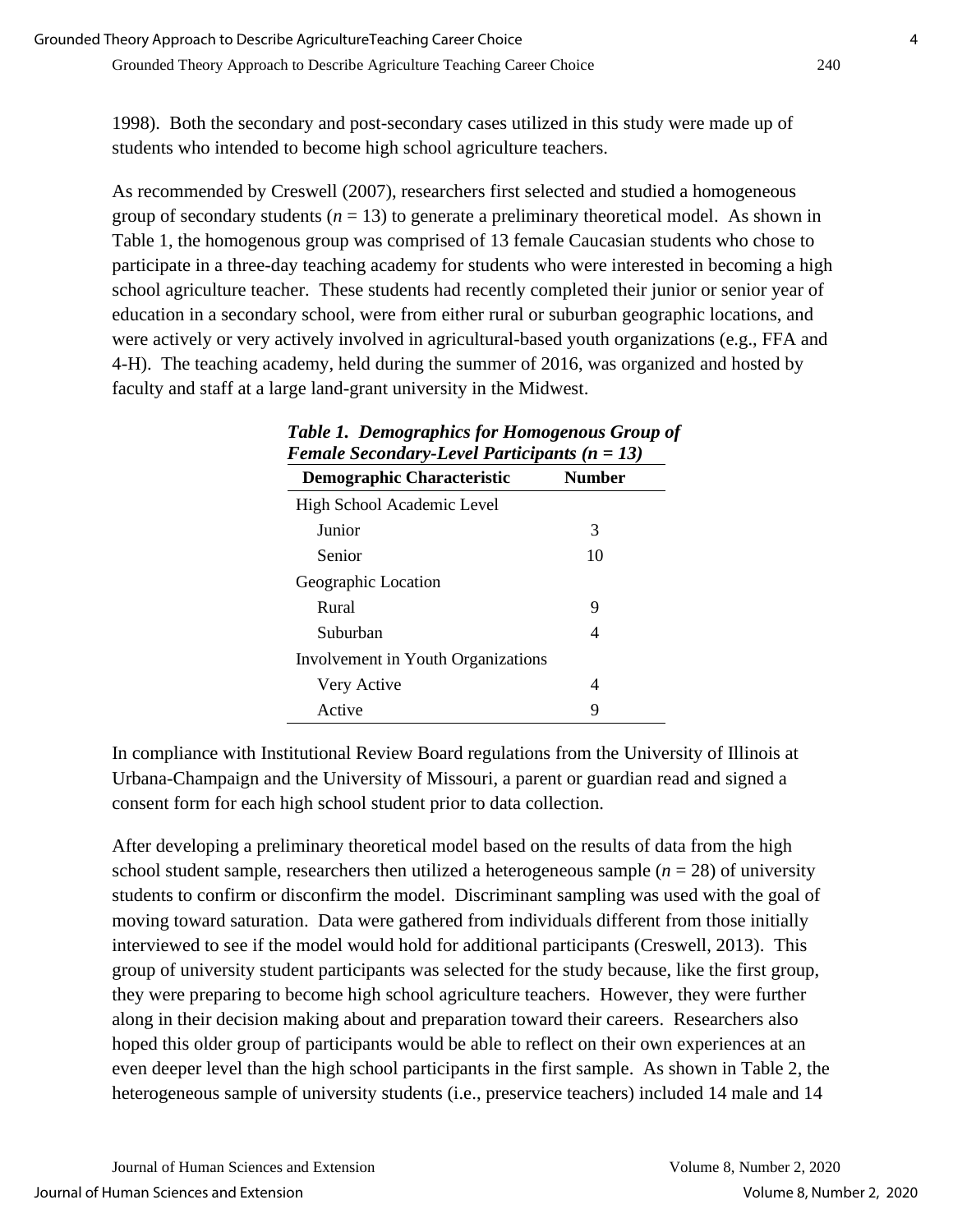Grounded Theory Approach to Describe Agriculture Teaching Career Choice 241

female students pursuing graduate  $(n = 4)$  and undergraduate  $(n = 24)$  degrees who completed 25 or more hours of their first clinical field experience requirement in an agricultural education teacher preparation program at a large land-grant university in the Midwest. Two students were African American; the remaining students identified themselves as Caucasian. Although the majority of students were previously enrolled in a secondary agriculture course, five students had no prior experience in the discipline of agricultural education. Students were from varied geographic locations (e.g., urban, suburban, rural, and rural/farm) and varied in their degree of involvement in agricultural-based youth organizations (e.g., FFA and 4-H).

| <b>Demographic Characteristic</b>  | <b>Number</b>  |
|------------------------------------|----------------|
| Gender                             |                |
| Female                             | 14             |
| Male                               | 14             |
| Academic Level                     |                |
| Undergraduate                      | 24             |
| Graduate Student                   | 4              |
| Geographic Location                |                |
| Rural/Farm                         | 9              |
| Rural                              | 11             |
| Suburban                           | 6              |
| Urban                              | $\overline{2}$ |
| Involvement in Youth Organizations |                |
| Very Active                        | 7              |
| Moderately Active                  | 16             |
| No Experience                      | 5              |

| <b>Table 2. Demographics for Heterogeneous Group</b> |
|------------------------------------------------------|
| of Post-Secondary Level Participants ( $n = 28$ )    |

In compliance with IRB regulations, university students read and signed consent forms prior to data collection.

Each participant included in the two samples was either considering teaching high school agriculture or had already chosen to pursue a career as a secondary agricultural education teacher, as evident by their enrollment in a university teacher licensure program. Therefore, this study cannot be generalized beyond the students who were participants in this study, but potentially may be valuable for university teacher educators and secondary school teachers and administrators across all disciplines of education.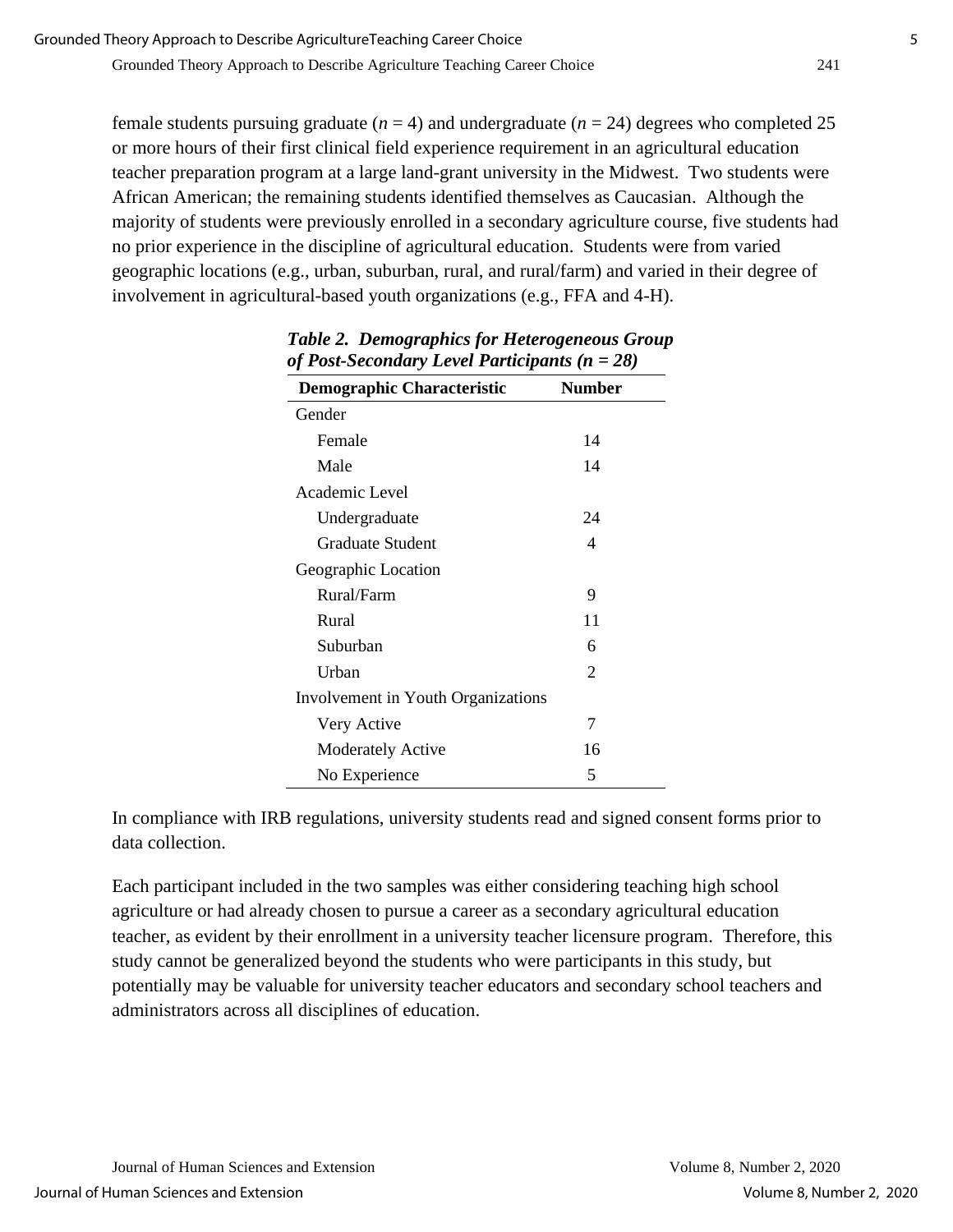# **Data Collection**

**High School Student Data Collection.** The high school students  $(n = 13)$  who attended the teaching academy participated in a sixty-minute focus group interview. Prior to data collection, focus group questions were developed and evaluated by a panel of experts from two land-grant institutions to determine both face and content validity. An adapted version of the SHOWeD model of questioning (Wallerstein, 1994; Wang, 1999) was used to facilitate discussion among the participants and the researcher.

The researchers facilitated and audio recorded the semi-structured focus group interview on the final day of the teaching academy. The focus group interview style was casual and flexible, which allowed the interviewer to ask follow-up questions and probe for deeper understanding. In addition to the focus group interview, the participants provided written reflections about their experience at the teaching academy and their interpretation of the teaching profession.

Relative to their experience during the teaching academy, students were asked to (a) discuss the overall impacts of the experience, (b) describe their perceptions of the most impactful activities, (c) explain why the experience or activity was meaningful, and (d) envision how their participation in the academy might influence their futures. When asked about meaningful experiences and activities, students did not just address events that had occurred at the academy. They also talked extensively about how previous experiences and influential people had motivated them to consider teaching as a career possibility. Data collected from this focus group interview was transcribed and analyzed by the researchers.

**College Student Sample Data Collection.** Following the analysis of the data collected from the high school students and the development of a preliminary theoretical model, each university student in the sample  $(n = 28)$  participated in a 30 to 45-minute, semi-structured individual interview that was conducted in a private office or classroom at the university. Although grounded theory research requires a systematic approach, it must also evolve in order to identify the central phenomenon and causal conditions (Creswell, 2013). Because of the high school students' rich discussion of experiences and people influencing their career decision during the focus group interview, researchers elected to focus university student interview questions on variables that impacted their decision to choose teaching as a career path. Students were asked to (a) reflect on the reasons they chose to pursue a career as a teacher, (b) describe the characteristics of their favorite or most inspirational teacher, (c) explain the qualities of a "good" teacher, and (d) examine their perceived confidence to be a "good" teacher in the future. The interview questions were developed and evaluated by a panel of experts consisting of agricultural education professors and graduate students from two land-grant institutions to ensure face and content validity.

The university student interviews were completed over a three-year period (during the Spring semesters of 2015, 2016, and 2017), after the students had completed 25 or more clinical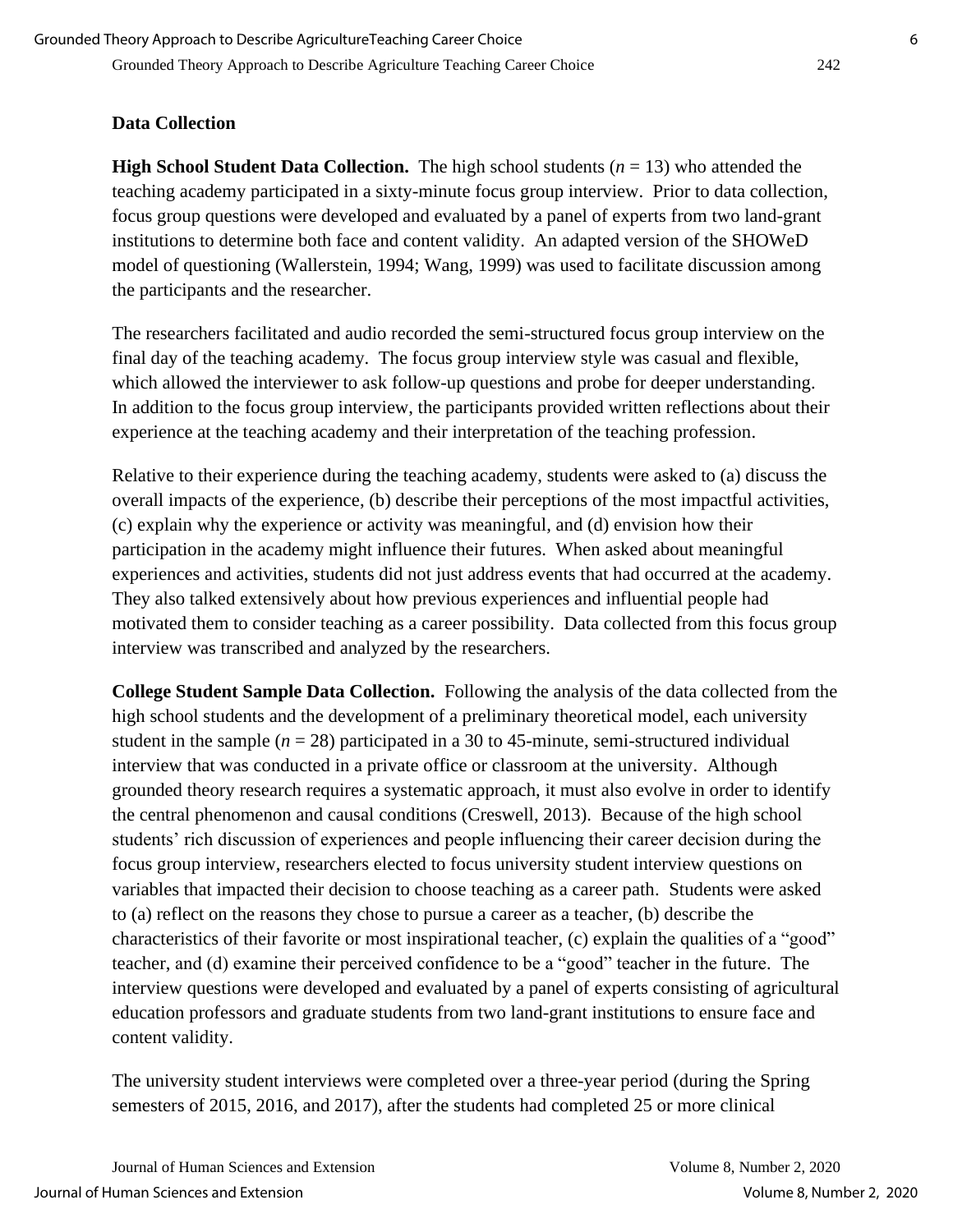experience hours with a teacher and school. These interviews were conversational in style, and the researcher probed for more information when necessary. Each interview was recorded and later transcribed by an outside transcription service.

# **Data Analysis**

As recommended by Strauss (1987), researchers first used open coding to determine initial categories with similar properties and dimensions for each group of students. After collecting the high school student focus group interview and written sample data and, again, after collecting the college student data, researchers developed an initial open coding scheme that used sentenceby-sentence analysis of the interview transcripts and writing samples. The goal was to develop categories that reflected the processes involved in the participants' considerations of or actual decisions to becoming high school agriculture teachers.

Axial coding was then used by the researchers to assemble higher-order categories and causal conditions within a similar context or with similar intervening variables. During this phase, the researcher determined how the categories identified during open coding were related to one another (Strauss & Corbin, 1998). Finally, researchers used selective coding to determine the core themes of the data (Strauss & Corbin, 1998). The interrelationships among the core categories were solidified to develop a proposed theoretical model describing how students made decisions to pursue a career as a high school agriculture teacher.

Researchers participated in memo writing throughout this entire project. These memos varied from detailed analysis of a specific concept to simple notes regarding possible linkages among concepts (Lofland & Lofland, 1995). In addition to being used as an analytic tool, written memos provide an audit trail that can be used by others to determine whether the methods, analysis, and write-up are a reasonable interpretation of the data (Miles & Huberman, 1994).

Trustworthiness is an important consideration in determining the worth of a research study (Lincoln & Guba, 1985). Aspects of trustworthiness include establishing credibility, transferability, dependability, and confirmability (Lincoln & Guba, 1985). Credibility (i.e., confidence that findings are 'true') was established in this study through triangulation of data sources and multiple investigators. Rich, thick description established transferability (i.e., evidence the findings could also be applied to other contexts). An external audit of the data analysis performed by a senior faculty member at the University of Missouri who was not involved in the research promoted dependability (i.e., findings were consistent and could be repeated). Finally, an audit trail that included raw data, reflexive notes, and process notes was kept by the researchers. This trail, as well as the fact that this study occurred at two different institutions at different points in time, helped establish confirmability of this study. In other words, they ensured that the findings were shaped by the study participants, not researcher bias or motivation.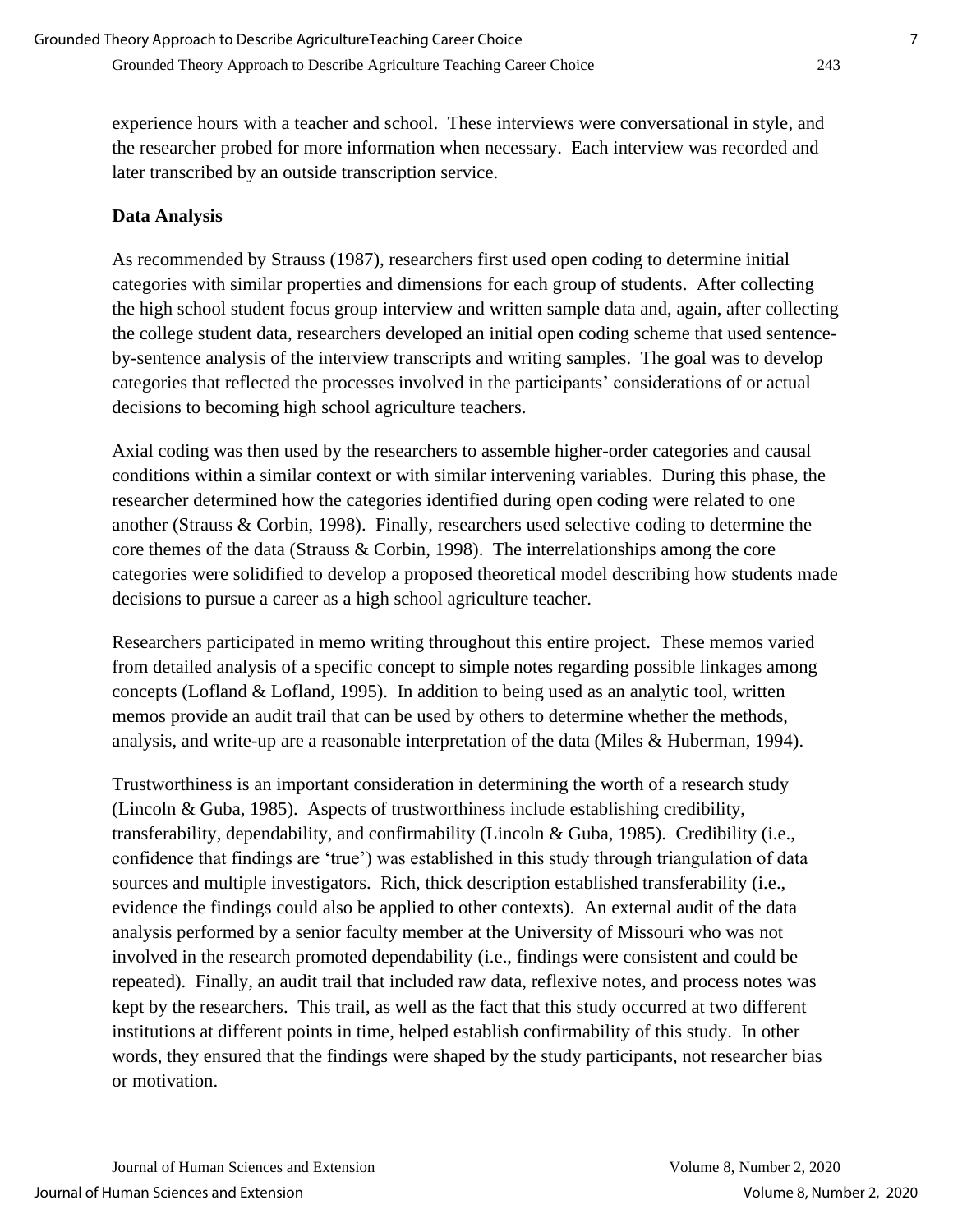Members of the research team in this study have expertise in the areas of agriculture education, psychology, and community development. To establish rigor in the qualitative research methodology, peer review (Creswell, 2007) was utilized to provide triangulation of the analyses and results of this study. As part of this peer review process, all members of the research team scrutinized decisions made by the lead researcher during the research process. The benefit of this procedure was to lead to more robust data conceptualization that the lead researcher may not have considered on her own (Lincoln & Guba, 1985).

#### **Results**

Researchers analyzed and interpreted data from the focus group interview and writing samples from a homogeneous group (i.e., female high school students from either rural or suburban areas who attended a teaching academy) to develop a preliminary theoretical model for agriculture teacher career choice. After developing the preliminary theoretical model based on the high school student participant sample data, researchers tested the trustworthiness and credibility of the model with the heterogeneous sample of college students (i.e., male and female undergraduate and graduate degree students enrolled in a university teacher licensure program from varied geographic locations). The three themes that emerged from the homogeneous group (high school students) that were tested for trustworthiness and credibility with the heterogeneous group (university students) were (a) intrapersonal affirmation from teaching behaviors, (b) direct and indirect social influences, and (c) emotional connection to teachers and impactful service. The analysis of the results indicated the participants' responses were representative of one of these three themes. The names of the participants identified with the quotes in the following sections are not the real names of the participants. Each quote was shared by a participant who was either a high school student (HS) or a university student (U).

# **Theme One: Intrapersonal Affirmation from Teaching Behaviors**

Both high school and college participants provided detailed accounts of teaching behaviors that elicited a positive psychological response: playing school as a child, tutoring peers or siblings, and teaching or coaching outside the school environment were all mentioned. Participants connected these efficacy-building behaviors with a sense of accomplishment and increased familiarity with teaching or coaching tasks.

Participants fondly recounted behaviors from childhood when they "played teacher." Sally (U) recalled:

The moment I decided I wanted to be a teacher was probably when I was in kindergarten. I just remember that was always my favorite game to play. I would set up all my baby dolls and stuffed animals, and that's what I loved to play.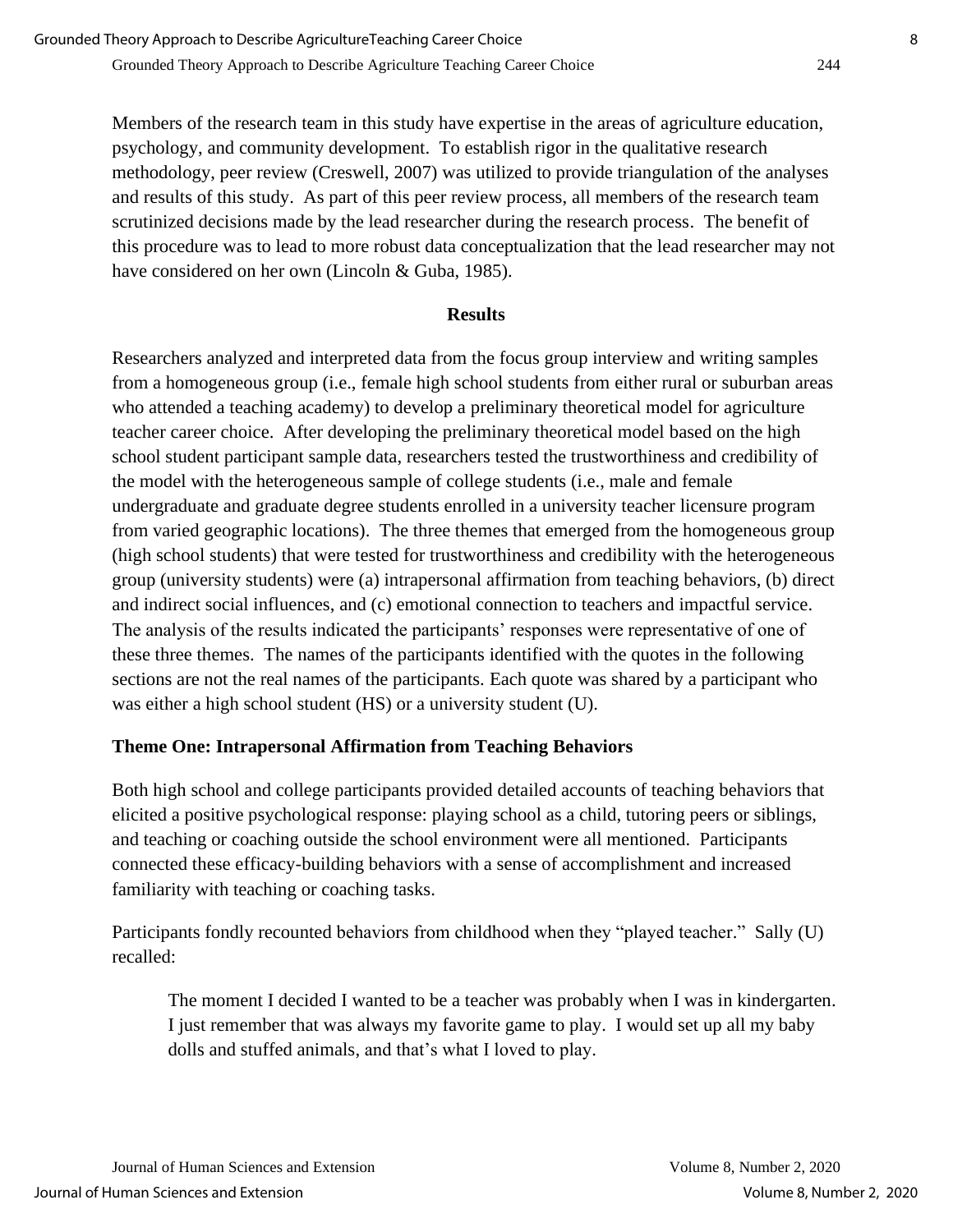Like Sally, Sandra (U) had fond memories of "playing school." However, her "students" were more animated than stuffed animals:

[I played teacher] with my little cousins, and I had a little chalkboard in my room. I loved, loved, teaching. When I was in elementary school, I wanted to be a teacher ... me, my sister, and cousins played school all the time. But I always thought I wanted to be an elementary school teacher because I liked to work with little kids.

One participant even recalled that her father was involved in "playing school" with her*.* Amber (U) explained, "When I was younger, my dad and I used to like . . . like write curriculum and like plan for this school that we were going to start."

It is interesting to note that each of these childhood memories of "playing school" was mentioned by a female participant. Considering the majority of elementary teachers are female, it can be surmised that female children were more likely than male children to socially identify with this familiar profession.

Aside from childhood memories, several participants noted tutoring or coaching behaviors from elementary and middle school, which they believed positively influenced their career decision. Stacey (U) commented:

I wanted to be a teacher probably in that late elementary school, early middle-school period. I didn't know really what I wanted to teach, but I knew that I liked being in school. I liked . . . helping other kids learn things and I was always getting asked to help so-and-so help figure this concept out . . . I had little sisters – so I'd help them with their homework, and I was like 'this is something that I'm decent at, and I kind of enjoy doing.'

Jenna (U) shared a similar story:

When I was in high school, I did a lot of tutoring, especially in math, and I realized that since I struggled in math, being able to relate the concepts better to those students that were struggling, I was like, this is not that bad. To be a teacher you really don't have to know everything. You just have to be able to teach them how to do something. So, I decided then I wanted to teach and became a teacher.

Some participants specifically noted unique experiences during high school where they were able to replicate teaching-behaviors. As a result, they increased self-efficacy in their ability to teach. As an example, one participant, Nate (U), recalled the day his high school agriculture teacher asked him to instruct a group of students on a specific topic. Although he was caught completely off-guard by the request, he received intrapersonal affirmation from the experience of teaching the group of peers: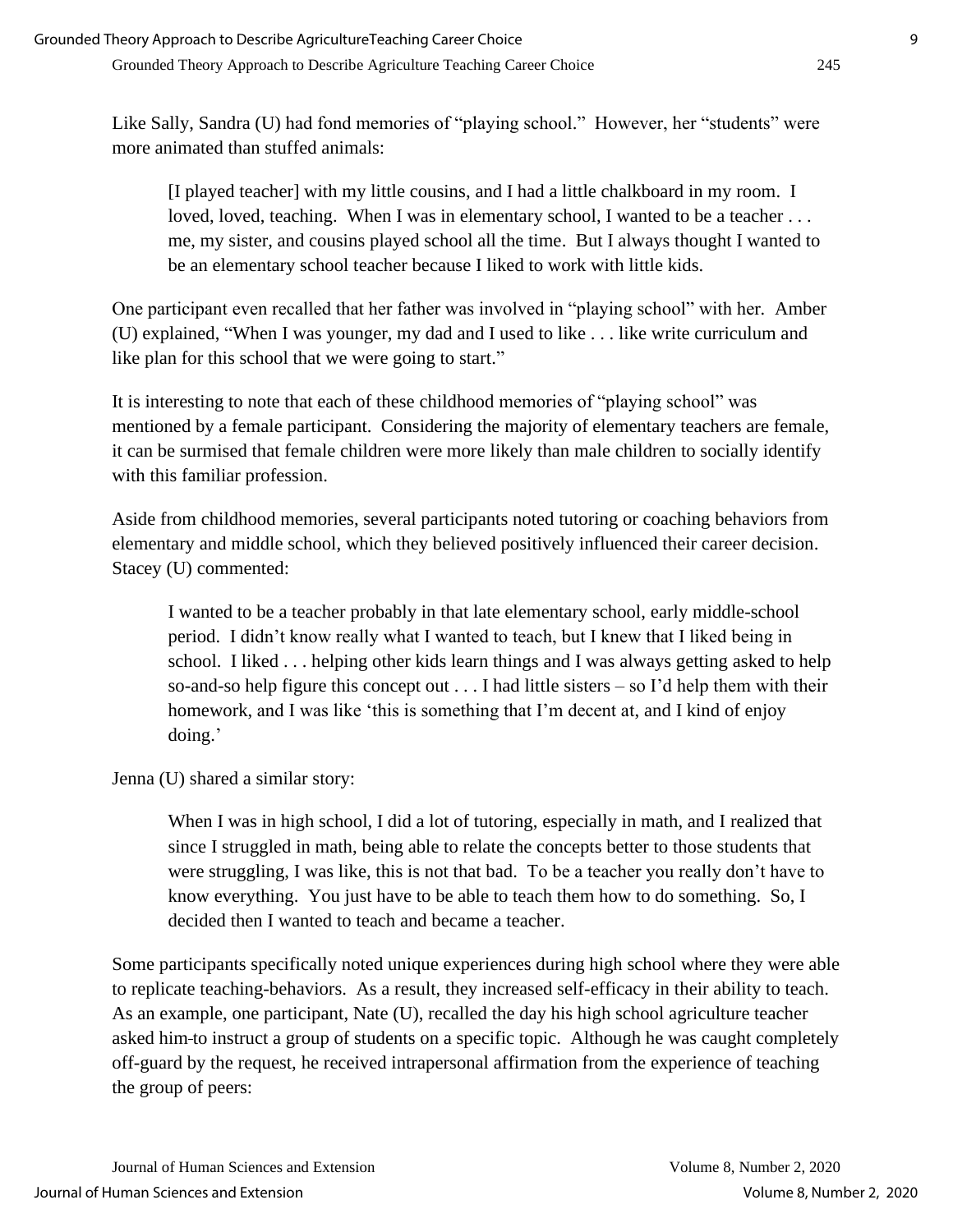I was like, you know, that's kind of a good feeling that I can . . . I can take something that was already put in layman's terms and put it into more layman's terms for someone. These kids were all [students with special needs]. They had no understanding of how to manipulate words into something that's worth understanding. So, I could take something scientific and put it in their terms, like maybe talking about . . . football or something along those lines . . . making that connection and knowing that I was able to do that made me feel really good. It was like I can connect with those students [in a way] that a lot of teachers can't. It started out as that, and then I actually started tutoring after school when I was in high school for kids that were seniors or juniors or sophomores or freshmen.

Irene (HS) strongly believed her firsthand experience working alongside her agriculture teacher in the classroom for three years influenced her decision to become a teacher. Now, as a senior in high school, she fondly recalled her experiences from the past three years as she shared, "I've worked with an ag teacher (as a classroom helper) since I was a freshman. So, I'm just kind of working toward my goal of being a teacher too."

Jayden (U) experienced her defining moment to become a teacher after she completed a university-sponsored teacher recruitment program designed specifically for high school students. She explained:

After I did [the university-sponsored teacher recruitment program] and after I made my own lesson plan, I presented it to a bunch of second graders. That's the moment when I knew that I wanted to be a teacher because I really enjoyed that experience and being able to do that really hit it right there [pointing to her heart]. Like, alright, let's do this thing.

Participants also described teaching behaviors they applied outside the traditional classroom environment in areas of great familiarity (e.g., sports teams and youth programs) that stimulated intrapersonal affirmations to become a teacher. As an example, one university student said his initial interest in pursuing a career as a high school agriculture teacher was motivated by the realization of his tendency to always help younger kids with their livestock projects during the local agricultural fair. After several years of helping youth at the fair, he finally acknowledged the positive intrapersonal responses that he received when helping others learn more about their livestock projects or training them to use proper animal handling techniques. Similarly, a few students fondly described behaviors of coaching children or siblings in a variety of sports teams. Not only did they believe they were able to successfully teach a specific skill, but they also derived a sense of satisfaction from helping others succeed.

Whether acquired from childhood experiences of "playing teacher," tutoring others, or helping younger siblings or friends learn a new skill, participants associated their desire to teach with an intrapersonal affirmation they received from teaching or helping others learn. Perhaps the best representation of this finding was provided by Amber, a university student. Prior to returning to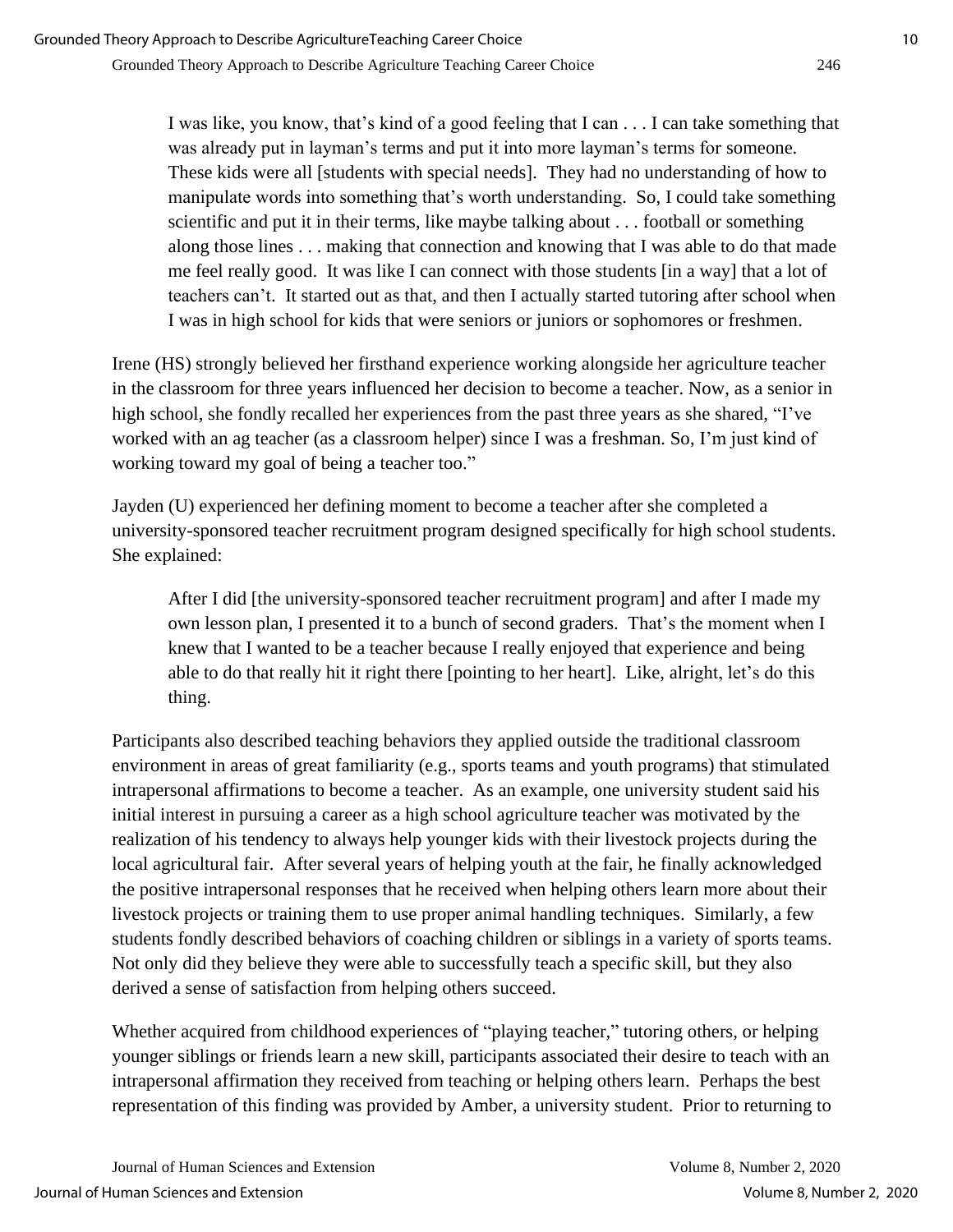graduate school to pursue teacher licensure, Amber worked in a career outside of education. After several months of volunteer tutoring in an afterschool program, Amber said there was a defining moment when she realized she was more motivated to tutor the kids in the afterschool program than she was to go to work at her full-time place of employment in a different career. She attributed this realization, in part, to the positive interactions she had with the kids. These interactions, combined with her childhood memories of "playing school," helped Amber recognize her underlying desire to become a teacher: "I could tell the difference between the feelings I got between doing one thing versus the other. I realized I just need to do it [become a teacher]. I won't be fulfilled unless I do so*.*" The intrapersonal affirmation she received through a variety of teaching behaviors led to her eventual decision to become a teacher.

# **Theme Two: Direct and Indirect Social Influence**

Perhaps the most recurring theme which continued to surface was participants' acknowledgment of the inspirations to pursue a teaching career they received from people in their environment. The overwhelming majority of participants recalled moments when others in their social environment told them, "I could see you being a teacher," "you'd be a great teacher," or "you should be a teacher." More often than not, these statements came from individuals the students could easily identify with and who they respected as a parent, teacher, mentor, or friend. Brad (U) attributed his career choice decision, in part, to the influence from his father:

Growing up, I had a lot of people telling me I should be a teacher, my dad, especially. He always told me I should be a teacher . . . [that] I'd be a good teacher. It was always kind of in the back of my head that, especially my dad, that [he] thought that is what I'd be good at.

Another participant appeared to have a sudden realization in mid-conversation of the overwhelming impact a teacher had on his career choice decision. After a long pause, Paul (U) stated with emotion:

He was really influential in me becoming a teacher. He was always pushing me to become a teacher because he . . . I think . . . I think he saw it in me before I even accepted it or realized it. It's not that I didn't accept it, but it was just that I didn't realize that's what I wanted to do*.*

Shannon (HS) undeniably perceived the influence of her agriculture teachers as the driving force for her career decision. In a very straightforward tone, she shared, "Without our ag teachers, we wouldn't even be here [at the Teach Ag Academy]. We wouldn't want to become ag teachers. I know my teacher inspired me to want to become one."

In some instances, it was a combination of people in participants' social networks that reinforced their career choice decisions. Howard (U) noted the social influence he received from family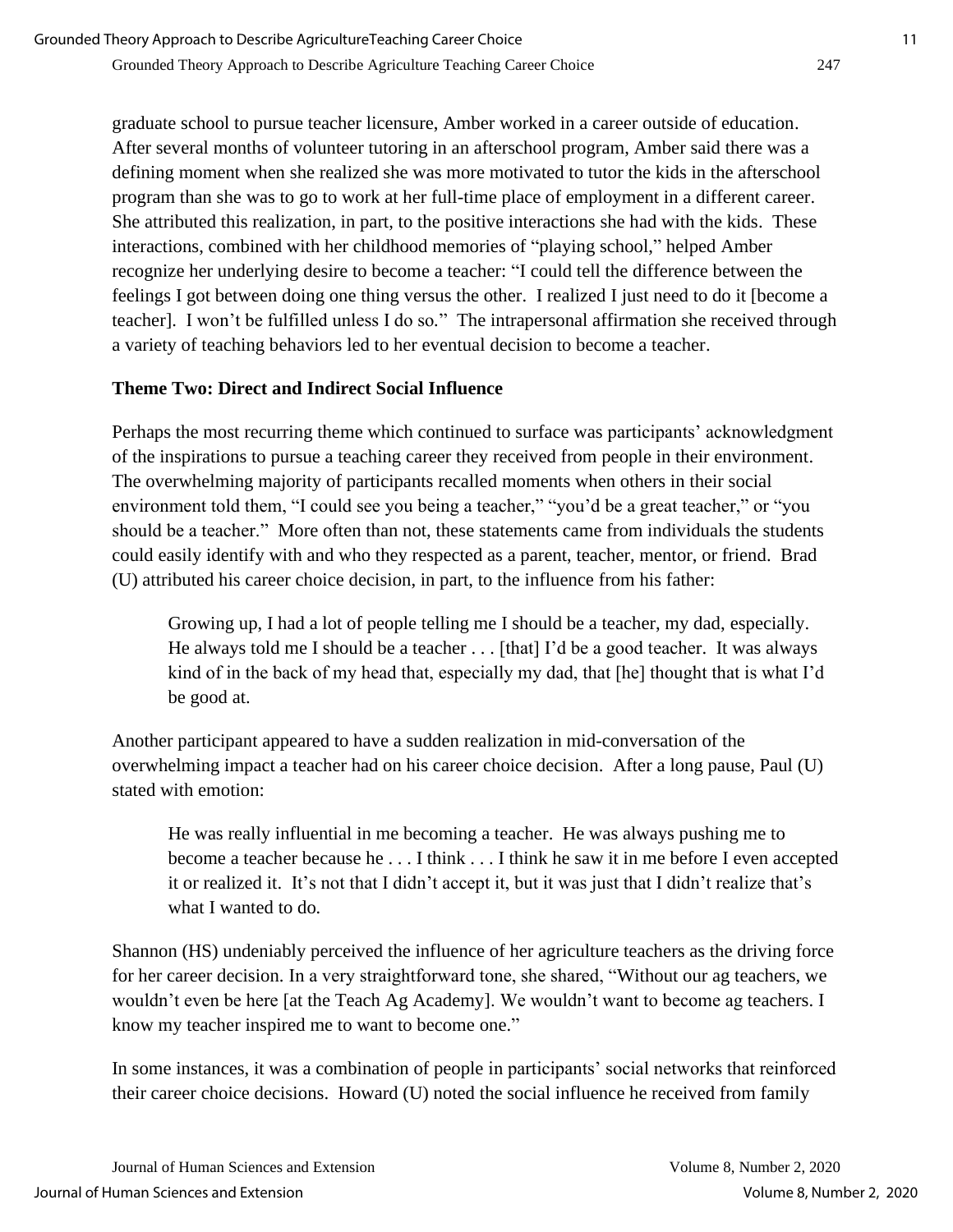and subsequent reinforcement of his career choice from his agriculture teacher: "I had thought about becoming a teacher . . . had kind of thrown it around . . . and my grandpa always told me, 'You know, you ought to go into ag ed.'" His agriculture teacher substantiated the social influence from his grandfather when he registered Howard to attend the state-sponsored teacher recruitment conference.

One participant explained that her desire to teach was also supported by a network of social influences. Recalling the moments when she shared her decision to become a teacher with her parents, Sally (U) recalled:

I remember distinctly [that] I was in  $8<sup>th</sup>$  grade. I was riding in the car with my parents, and we were talking about college and what I wanted to do. My brother was in his first year of college, but my brother and cousins had all been in FFA and taken ag classes. I heard about the great experiences my brother and my cousins had in FFA. I remember saying to my parents, "I want to be an ag teacher, just like [the agriculture teacher]." And my parents were caught completely off guard because they always thought I wanted to be an elementary teacher.

When asked if her parents supported her decision, Sally (U) said:

[My parents] always told me I can pretty much do whatever I wanted, but . . . I mean, they supported my decision, and they always told me they thought I would make a good teacher. They know how I have worked with younger kids and helped instruct things, and they've always told me I'd be a good teacher and always supported me.

In the next breath, she also acknowledged the power of social influence from her agriculture teacher, whom she considered a father-like figure in her life: "[My agriculture teacher] believed in me. He said, 'You're gonna do great' and 'You're gonna learn.' No matter what it was, he believed in me."

Multiple participants specifically acknowledged the social influence of teachers whom they respected and admired. Unexpectedly, more than half of the students did not reference their high school agriculture teacher as the educator who generated their initial interest to pursue this career path of agricultural education. Rather, the teachers they described as influential were affiliated with various educational disciplines (e.g., librarians, social studies teachers, and coaches) and across multiple academic levels (i.e., elementary or high school). As Allison (U) explained:

I realized I wanted to be a teacher, but I wasn't sure I wanted to be an ag teacher. I looked at a lot of different paths in education. I thought maybe I'd like science or biology . . . my teacher in biology was really good. I even had a spurt my sophomore year where I thought about Spanish, but that quickly went downhill when the good teacher left.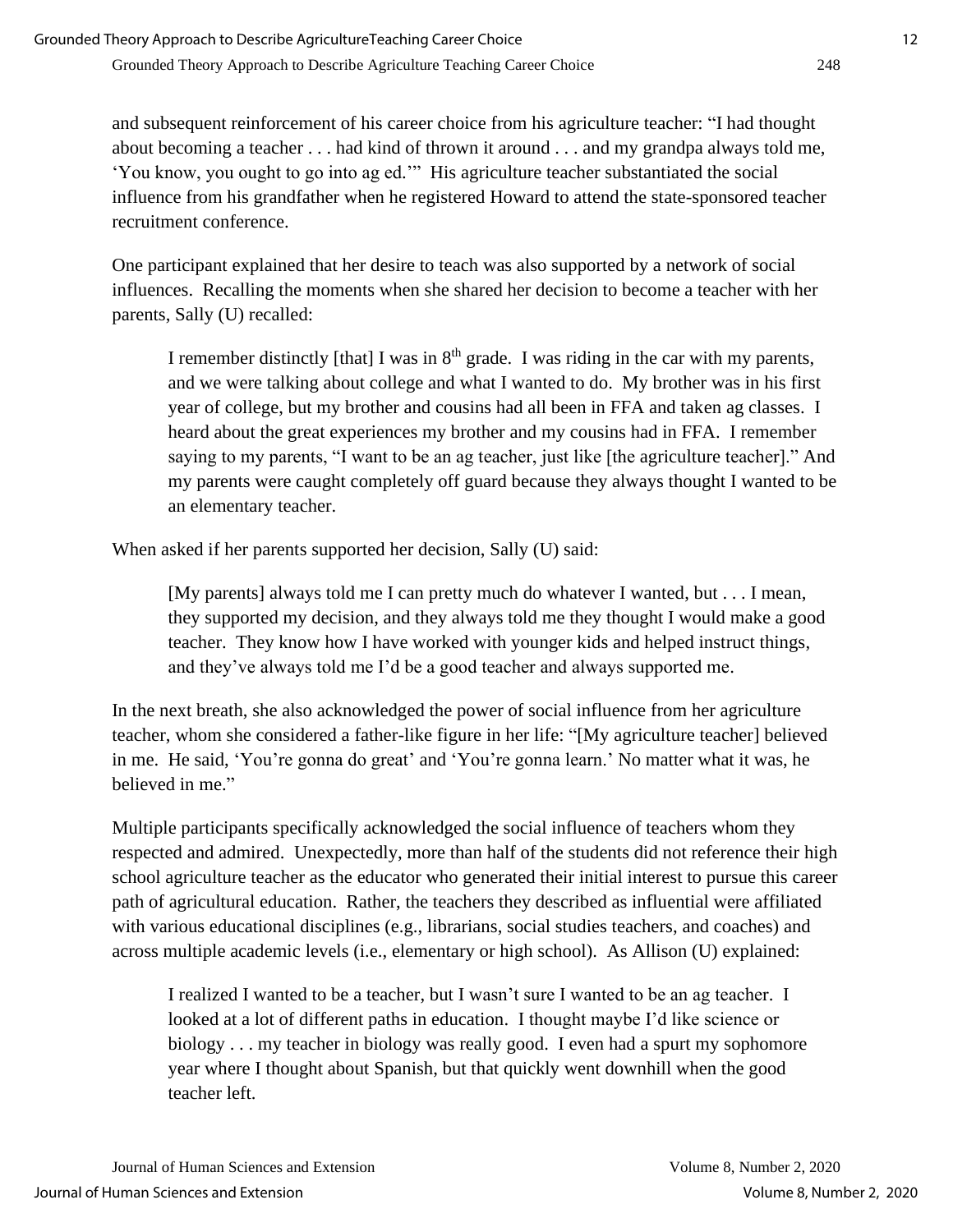Samantha (U) shared a similar story:

When I was little, I wanted to be a librarian because I love to read. I think I wanted to teach, but I didn't know what I wanted to teach. I remember a day in high school, and my ag teacher said, "I think you'd be a good ag teacher." [When] people encourage me to do things, and if I follow through with them, it ends up being a good thing. Like other people put things in my path. I think it was the encouragement of my ag teacher.

Many participants described the social influence of teachers whom they believed "loved to teach." They shared stories of teachers whom they respected for their obvious passions for teaching, their abilities to manage the classroom environment, and their engaging instruction. Participants specifically mentioned teachers who challenged them to learn in new ways. Amber (U) emphasized the positive influence a teacher had on her career choice decision:

Just the way she instructed the class was extremely engaging for me. It was just a lecture hall full of like 500 students, but she still managed to make it extremely engaging, and I was just really interested. I think later on I went back to her and . . . we just talked about my goals and some of my plans. And that was the second time I saw her and the last time I saw her . . . but she definitely helped me shape my path.

# **Theme Three: Emotional Connection to Teachers and Impactful Service**

In addition to teaching behaviors and social influences, the third theme that emerged from the analysis was participants' emotional connections to teachers and impactful service. When asked why they wanted to teach, some participants initially struggled to identify a specific person, experience, or event that inspired them to teach. However, as their stories unfolded, they eventually provided responses that referenced the emotional connection they shared with a teacher in their life who cared about their well-being and stimulated their desire to serve and impact others.

Many participants shared stories of teachers in their life who they believed cared for them as individuals, were concerned about their well-being, and trusted them to successfully complete tasks. Within these narratives, it became evident that the specific activities or events that teachers trusted students to complete were not consequential in their decisions to teach. Rather, it was participants' beliefs that the teachers in these scenarios trusted them and believed in their abilities.

Samantha (U) reflected on her interpretation of perceived trust in the relationship that she had with her agriculture teacher. She explained:

On multiple occasions, [my teacher] asked me to watch over the greenhouse if she was gone for a weekend or gone for a week in the summer. We met up, and she gave me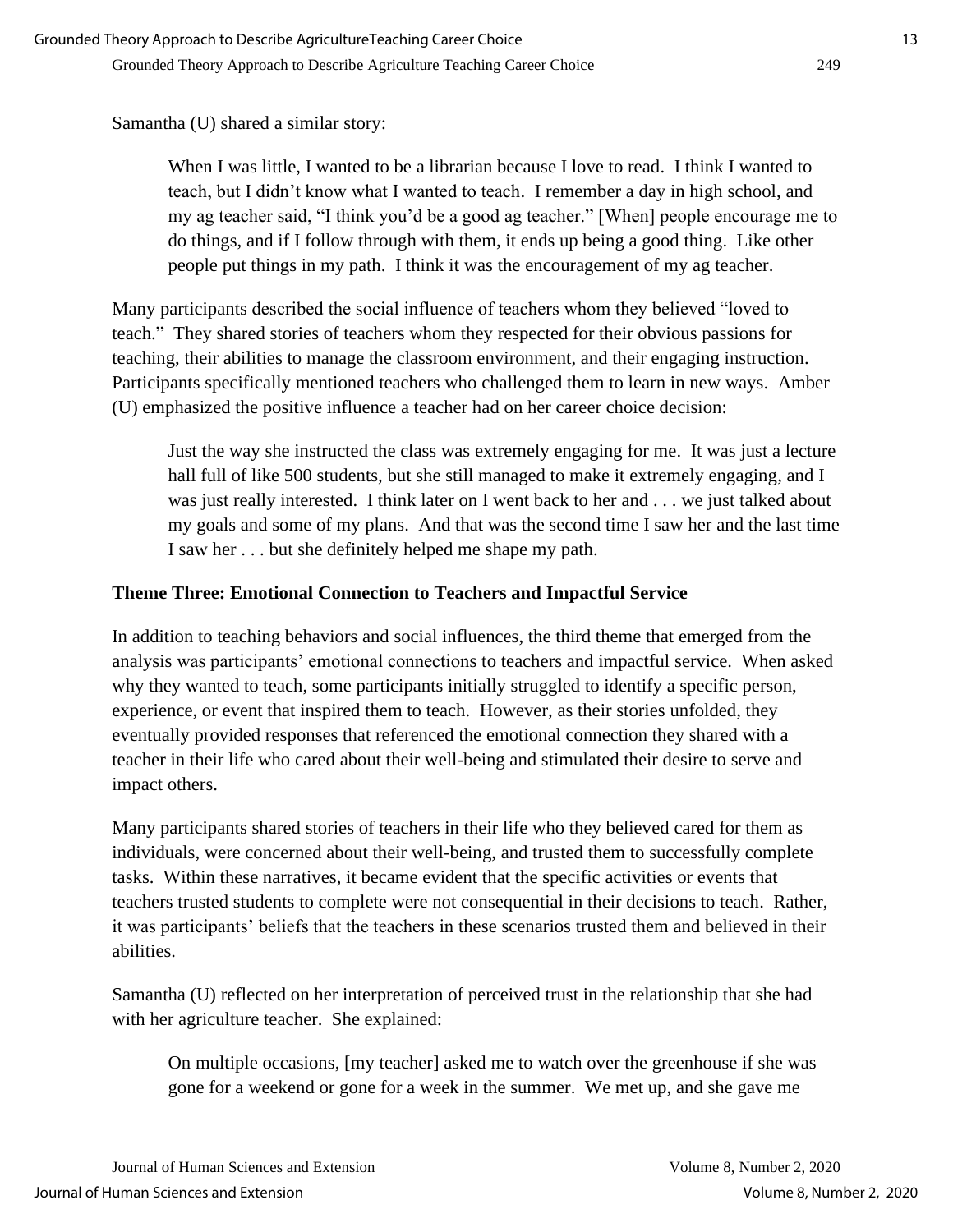keys, and then it was my job once-a-day every day to water whatever was in there. So, I think . . . I mean . . . she trusted me a lot, and so that gave me . . . that was encouraging too . . . where, you know, she thought I was good enough to handle her greenhouse. That was probably a big part of it [my decision to teach].

The positive emotional connections that emerged during the focus group interview with high school participants and the individual interviews with college participants went much deeper than conditions of trust, care, and concern for the students' well-beings. Eight participants affectionately described specific teachers in their lives whom they believed served as parental figures. Markus (U) emphatically explained, "I see how [my teachers] are sometimes parent figures to students. I want to grow into someone who is there for other people."

Students were positively impacted by the close parental-like emotional connections they had with individual teachers. Parker (U) explained:

He's the one that I would say really influenced me to be a teacher. [My teacher] got to know everybody on a personal level and we joked around that he was like . . . like we were his adopted kids kind of thing.

Grace (HS) shared Parker's sentiments about seeing her ag teacher as a parent figure:

My ag teacher's like a second mom to me . . . completely. When I was little, I wanted nothing to do with teaching. But I saw how she inspired other kids, and it made me want to do the same thing.

Kendra (HS) explained why she thinks students feel this way about their agriculture teachers:

In January through April, you spend more time with your ag teacher than with your actual family. So, in a lot of ways, they do become your family, just because they are the ones paying for your meals when you forget your money. Kendra giggled as she added, They're the ones telling you, "Hey, you need to fix your hair. You don't look good." They're the ones that fix your car because Dad's out of town and you need help. So sometimes they just fill that parent role for you in a lot of ways whenever your parents aren't able to.

Emma (HS) added:

I know my ag teachers are the biggest role models in my life, other than my immediate family, and I see how they are parent-figures to their students. I have learned from talking to different ag teachers, how important that bond is between student and teacher.

Participants also realized their own potential to make positive differences in the lives of their future students. When recalling conversations he had with high school students during his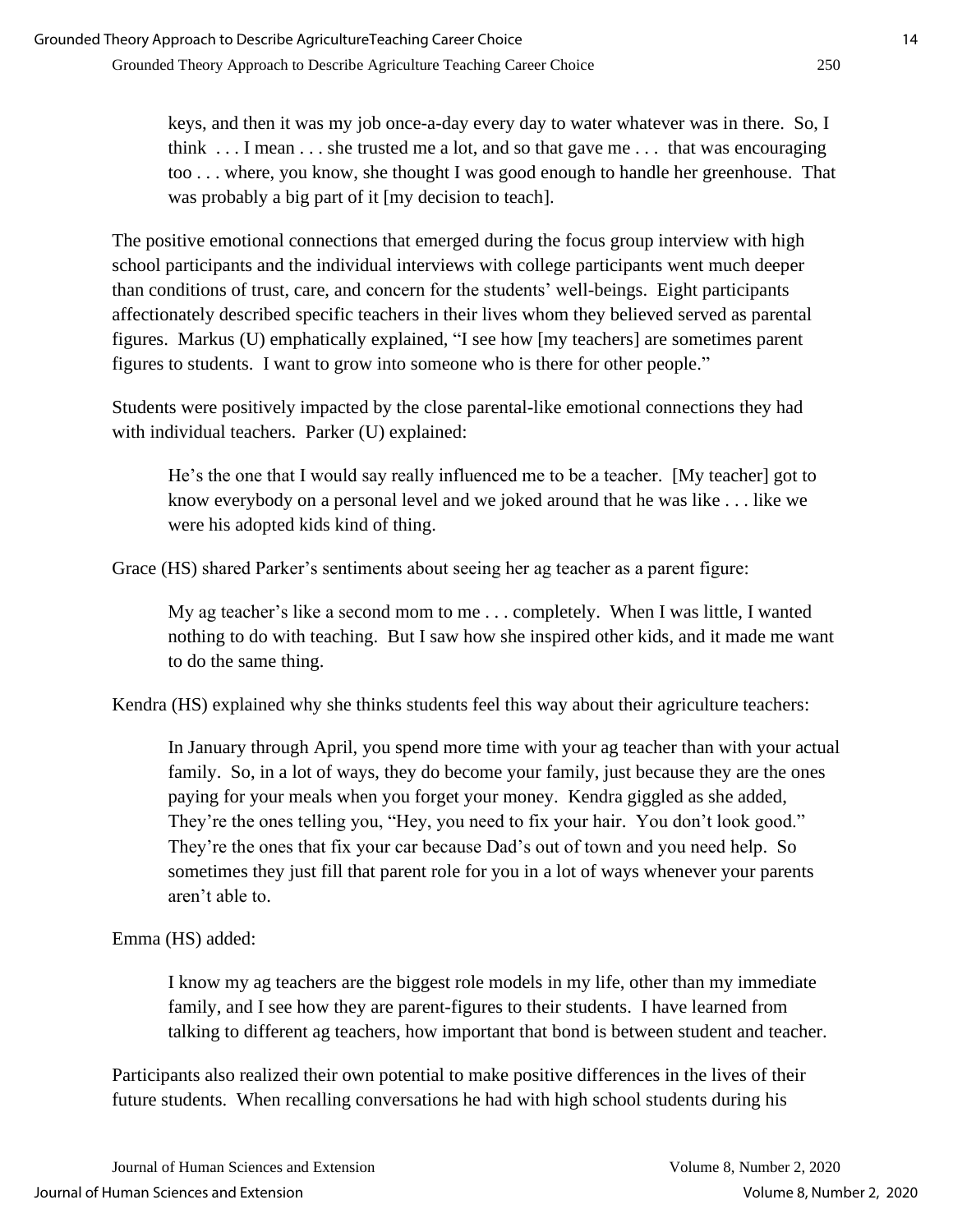clinical observations, Brad (U) stated, "You can really affect [high school students] and help them grow." Even minimal exchanges with high school students 'stuck' with university students and convinced them to remain on their career path to become a teacher. The opportunity to potentially impact someone else is what Nelson (U) described as a primary driver for his career choice decision:

Going into my freshman year, I didn't want to be in ag. I thought it was pointless and dumb. Nelson laughed, I was told it was an easy A as a freshman, that was all I wanted to hear. Easy A . . . free food sometimes. I was like, sweet, I'll try it. So, I went to class, and my teacher came up to me and said, "There's something you could do, I think great, in this organization." And that's kind of the gist of the conversation. He just slipped me a piece of paper about a junior officer interview. And so, I got a junior office, and the rest is history. I went on to do all kinds of things in the organization, and then I knew I wanted to be an ag teacher. That's just kind of the reason I want to be an ag teacher. To have that kind of impact on somebody else.

Jane (U) shared her thoughts as to why someone should choose to become a teacher. Her explanation was representative of many of the participants' intrinsic motivation to teach:

Through recent life experiences, you don't go into the [teaching] profession to glorify yourself or do anything for you really. It's about building up the future and igniting passion and desire for agriculture you have yourself. It's not a glamourous job; it's a purposeful and rewarding job.

Although some participants mentioned that they had been discouraged from becoming a teacher, they defended their decision to pursue a career as a high school agriculture teacher because they were aware of their love for the discipline of agricultural education in combination with their personal desire to teach. As Hayley (HS) explained, "Whenever I tell people I want to be a teacher, they look at me like, "Oh, I'd think you'd want to do more than that." But it's my passion, so it's my life."

Like Hayley, Meg (HS) had received negative feedback about her career decision. However, her intrinsic desire to teach outweighed these comments. She explained:

I always get people saying, "Why do you want to be an ag teacher? You don't make good money whenever you're a teacher." And I say, "It's not about the money, it's about doing what you love. There's no point in having a job that makes you a lot of money if you don't want to go to work every day."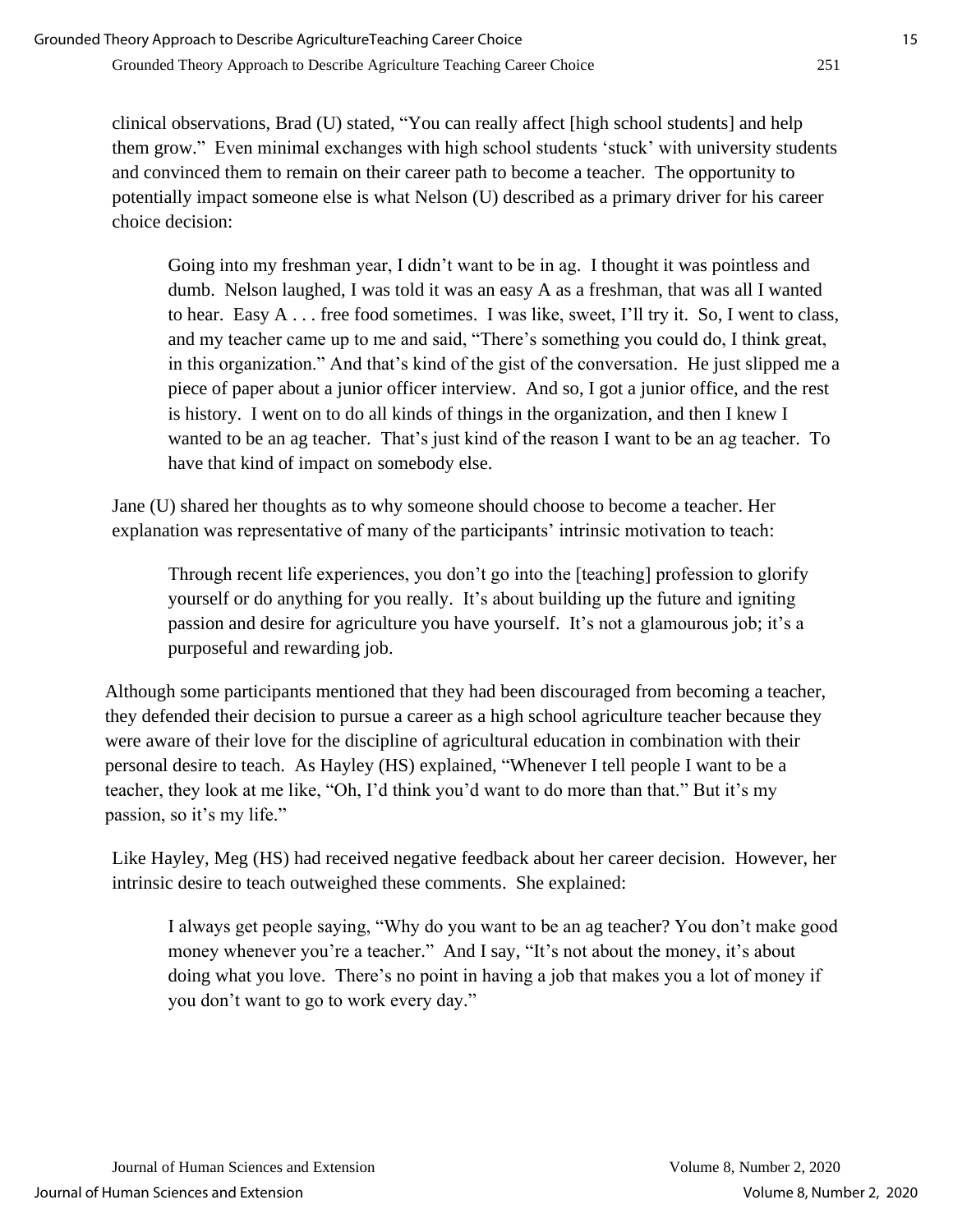#### **Discussion**

Of the three themes that emerged during data analysis – intrapersonal affirmation from teaching behaviors, direct and indirect social influence, and emotional connection to teacher(s) and impactful service – it was clear that intrapersonal affirmation was evident in each participant's shared experience and interwoven throughout each theme. Many study participants affectionately described teachers in their environment whom they were familiar with and whom they could relate to by shared social identity characteristics. Several participants vividly described their motivation to teach in terms of a sincere desire to 'give back' to those who made a difference in their lives and an eagerness to help others learn. When stepping back to view a broader perspective of the findings, the pivotal experiences and people participants spoke of were not associated with a specific stage of their physiological development. Rather, the people and events that participants credited as contributing factors in their career choice decision were affiliated with the span of time between childhood and adolescence.

Participants' implicit needs for familiarity with the profession, shared social identity characteristics, and motivations to teach that evolved over time did not operate independently or sequentially to determine their career choice. However, these phenomena held close association with bidirectional movements between personal factors, behaviors, and their external environment (Bandura, 1997; Fischman et al., 2001; Harms & Knobloch, 2005; Krumboltz et al., 1976; Leff et al., 2015; Lent et al., 2002; Maslow, 1954; Palmer, 1998). With these findings in mind, Bandura's (1977) reciprocal determinism from social learning theory was used as the fundamental core of the multifaceted, integrative model proposed by the authors of this study. Reciprocal determinism is defined as the relationship wherein human agency functions through bidirectional movements between personal factors (P) (e.g., affective, biological, and cognitive); behaviors (B); and the external environment (E) (Bandura and National Institute of Mental Health, 1986).

A key finding from this research is that no single identifying phenomenon led to participants' career decisions to become high school agriculture teachers. Rather, participants' decisions hinged upon the intrapersonal affirmation they received over time from the combination of (a) intrapersonal affirmation from teaching behaviors, (b) direct and indirect social influences, and (c) emotional connections to teacher(s) and a life of impactful service. While the triadic relationship of reciprocal determinism served as the underpinning of the proposed integrative theoretical model, the three emergent themes, in combination with career choice influences identified in the literature (e.g., motivation, familiarity, and social identity), were also integrated into the model (See Figure 1). Each theme closely aligned with a specific component of reciprocal determinism (i.e., *social influence* and *external environment*). Each theme in the model also held a cross-directional association with two specific career choice influences (e.g., participants received social influence from individuals in their external environment with whom they held a social identity and familiarity).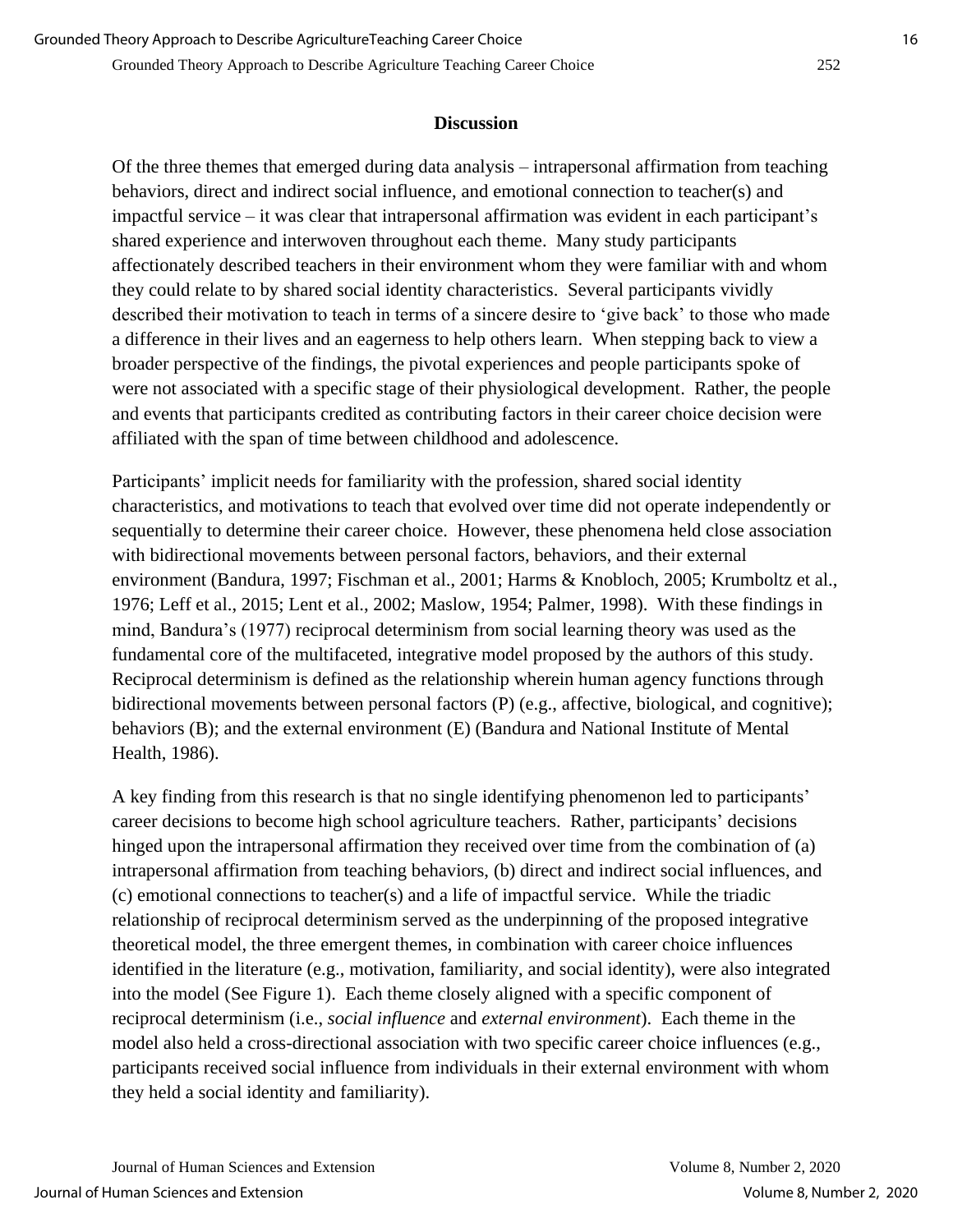



The uniqueness of this proposed model lies not only in the integration of career choice variables with Bandura's (1997) theory of reciprocal determinism, but also the essential inclusion of time, which encircles personal factors, behaviors, and the external environment. As high school and university students shared their career-shaping stories, they retold fond memories from childhood of playing school with stuffed animals, experiences in elementary school when the teacher asked them to tutor peers in class, and the affirmation they perceived when someone in their environment told them they "should be a teacher" or that they "would be a good teacher." Although the exact moment in time when they acquired their initial commitment to pursue a career path as a teacher varied, interwoven in each story within the triadic relationship of reciprocal determinism was the connection of time. The culmination of teaching behaviors, social influences, and emotional connections that occurred between childhood and adolescence established a deeply rooted commitment to pursue this career path.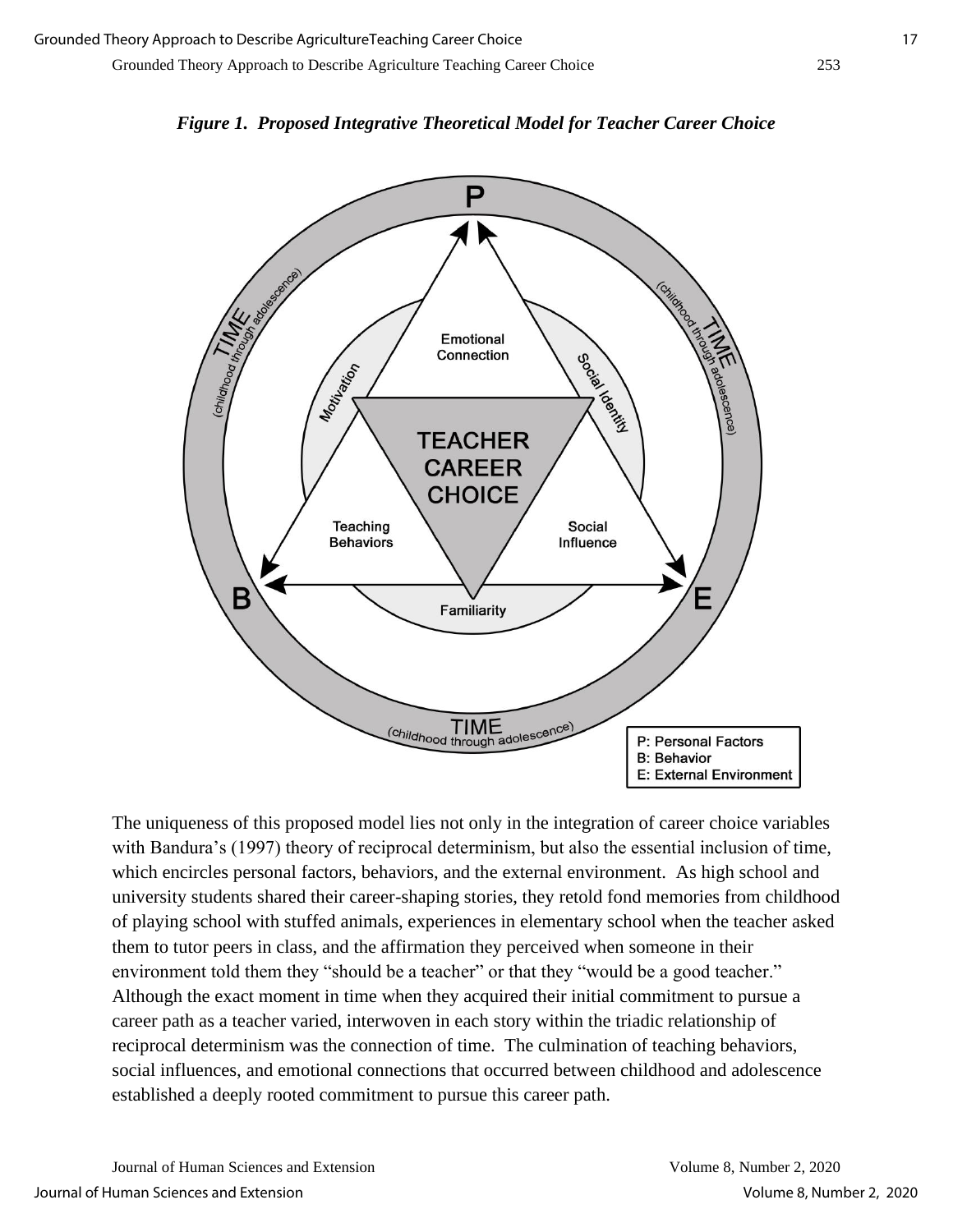Andrea's story provides an example of the complex interactions that influence career decisions and can be used to help illustrate the model. Andrea, a senior in high school, explained that she had great admiration and respect for her agriculture teacher from the very first day of school (Emotional Connection, Personal Factors). This opened her eyes to the fact that being an agriculture teacher was a career option for her (Social Identity, Familiarity, Social Influence, External Environment). However, it was her participation in the teaching academy (which was recommended by her teacher) that served as a turning point (Social Influence, External Environment). In the teaching academy, she met with other high school students (Social Identity, Social Influence) who were teaching agriculture lessons in grade school classrooms (Teaching Behaviors, Behavior). Andrea took this idea back to her own agriculture teacher, and together they made arrangements for her to teach a lesson in an elementary classroom each week (Motivation, Familiarity, Teaching Behaviors, Behavior). It was the combination of being in the grade school classroom and teaching lessons by herself that ultimately finalized her decision to become an agriculture teacher. Andrea received further affirmation of her career choice when she received statewide recognition for the work she did in elementary school classrooms at the State FFA Convention (Motivation, Social Identity, Emotional Connection). Detailed stories such as this one support the integrative theoretical model. When students are motivated by role models with whom they can socially identify, become familiar with the profession through relevant practical experiences, and are affirmed of their career capabilities through people in their social environment whom they are emotionally connected to, they are inclined to pursue a career path to become a teacher.

### **Recommendations for Practice**

Specific to the discipline of agricultural education, the results of this study suggest that opportunities exist to recruit candidates to the profession outside the walls of the agriculture classroom. In some situations, students' love for the subject of agriculture was derived from their agriculture teacher. However, the majority of students in this study described teachers from a variety of educational disciplines who made them feel cared for and trusted by providing them with opportunities to tutor peers or prepare materials for class. Contrary to findings from Thieman et al. (2016), even the students who were the most actively involved in the agriculturalbased youth organizations (e.g., FFA and 4-H) and achieved significant success did not identify their participation in competitions or leadership conferences as influences on their decision to teach. Rather, they credited positively stimulating connections to people in their external environments, teaching behaviors, or emotional connections to teachers and lives of impactful service.

Furthermore, the study results indicate that it is critical that educators in both formal (e.g., classroom) and nonformal (e.g., Extension and nonprofit organizations) education fields take advantage of the very limited time spent with students during this critical period of their life. If educators at all levels make intentional efforts to connect and maintain relationships with current,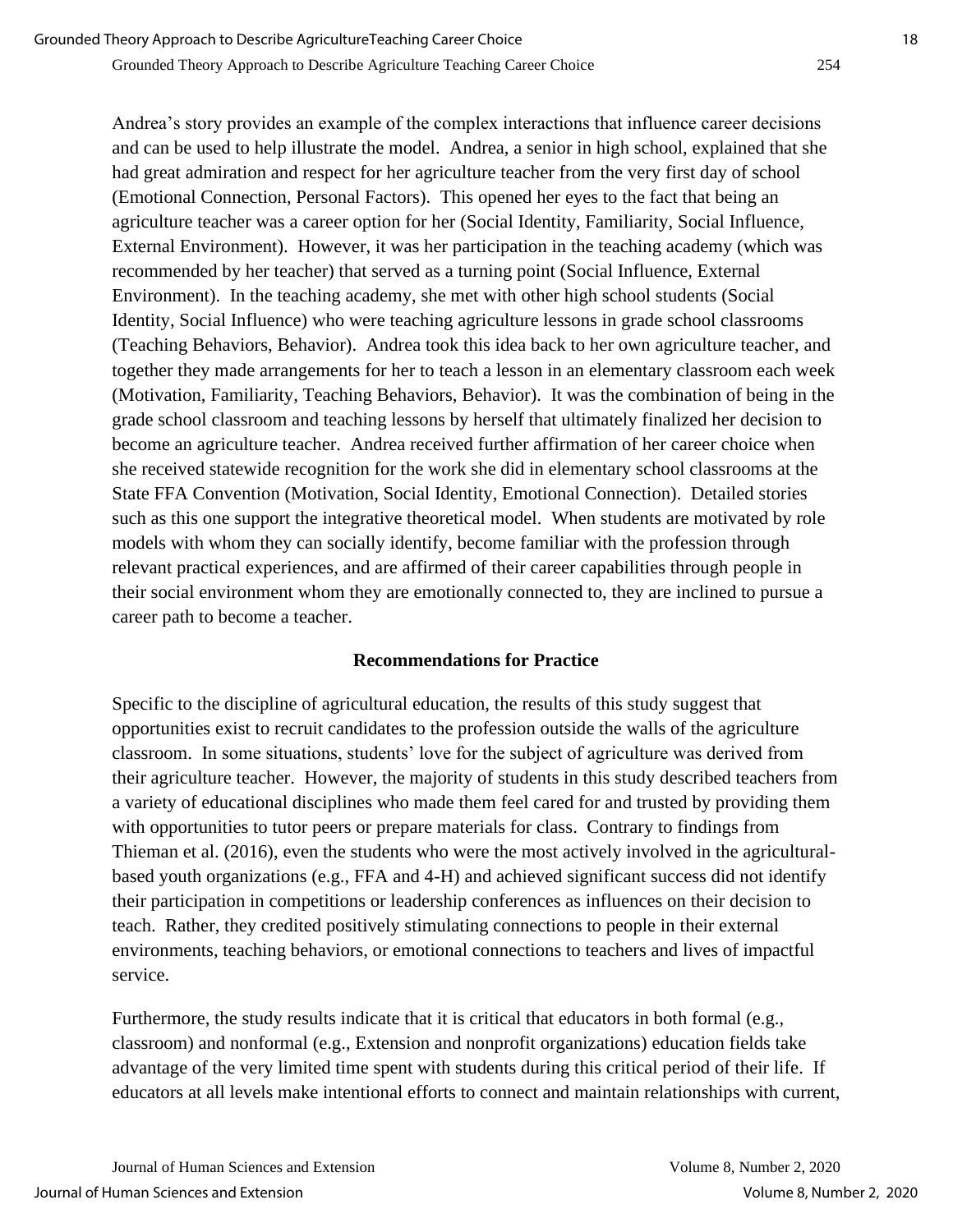potential, future, and former students who possess the desire to become a teacher or who exhibit the characteristics of a quality educator (Darling-Hammond  $\&$  Bransford, 2005), it could help address the teacher shortage that is so prevalent in the United States. It can be easy for educators to get overwhelmed with the day-to-day tasks of teaching, but they must not forget that they are the face of education for the students they are teaching each day. In particular, educators who spend time with students outside of class in extracurricular organizations or sports should be mindful of their direct and indirect influences toward students' career choice decisions.

### **Recommendations for Future Research**

The researchers in this study recommend continued investigation on this topic and testing of this study's proposed Integrative Theoretical Model for Teacher Career Choice to address one of the most obvious limitations of the study, a small sample size  $(N = 41)$ . Additional studies can be conducted with subjects at the high school and/or college level to determine if other students' responses that address the research questions of this study provide data that support the proposed model.

Furthermore, additional qualitative discussions should be conducted with younger adolescents (i.e., middle school students) to develop an enhanced understanding of their perceptions of teaching careers. This information has the potential to impact future direction for teacher education planning, curriculum design, and teacher recruitment processes (Watt & Richardson, 2008).

This study also highlights the need to explore the impact negative social influence from teachers, parents, and mentors has on a student's decision whether or not to pursue a career as a teacher. When sharing their career plans, participants in this study were often told by parents and mentors, "You are smart. Why would you want to be a teacher? You can do more with your life than that." Amber explained, "I think I always knew [I wanted to be a teacher], but I just kind of denied it because there was more prestige in doing other things." Although the majority of participants in this study received positive affirmation of their career choice, the power of negative influences, particularly from parents or mentors, must be acknowledged.

It is a challenge to recruit the best and the brightest to teach when students are receiving negative feedback, especially from parents or the teachers whom they view as role models. This negative perception may be derived, in part, by parents' beliefs in their own personal and occupational efficacy, which has the potential to impact their children's educational development and career aspirations (Bandura, 1997). It became evident during rich conversations that the majority of students looked to their parents and inspirational teachers as heroes. When these same individuals expressed disapproval of the students' aspirations to become teachers, the students' enthusiasm to continue on this career path tended to diminish. More research is needed to explore the impact of negative social influence on students who initially express interest in teaching, but who then choose to pursue an alternative career path outside of education.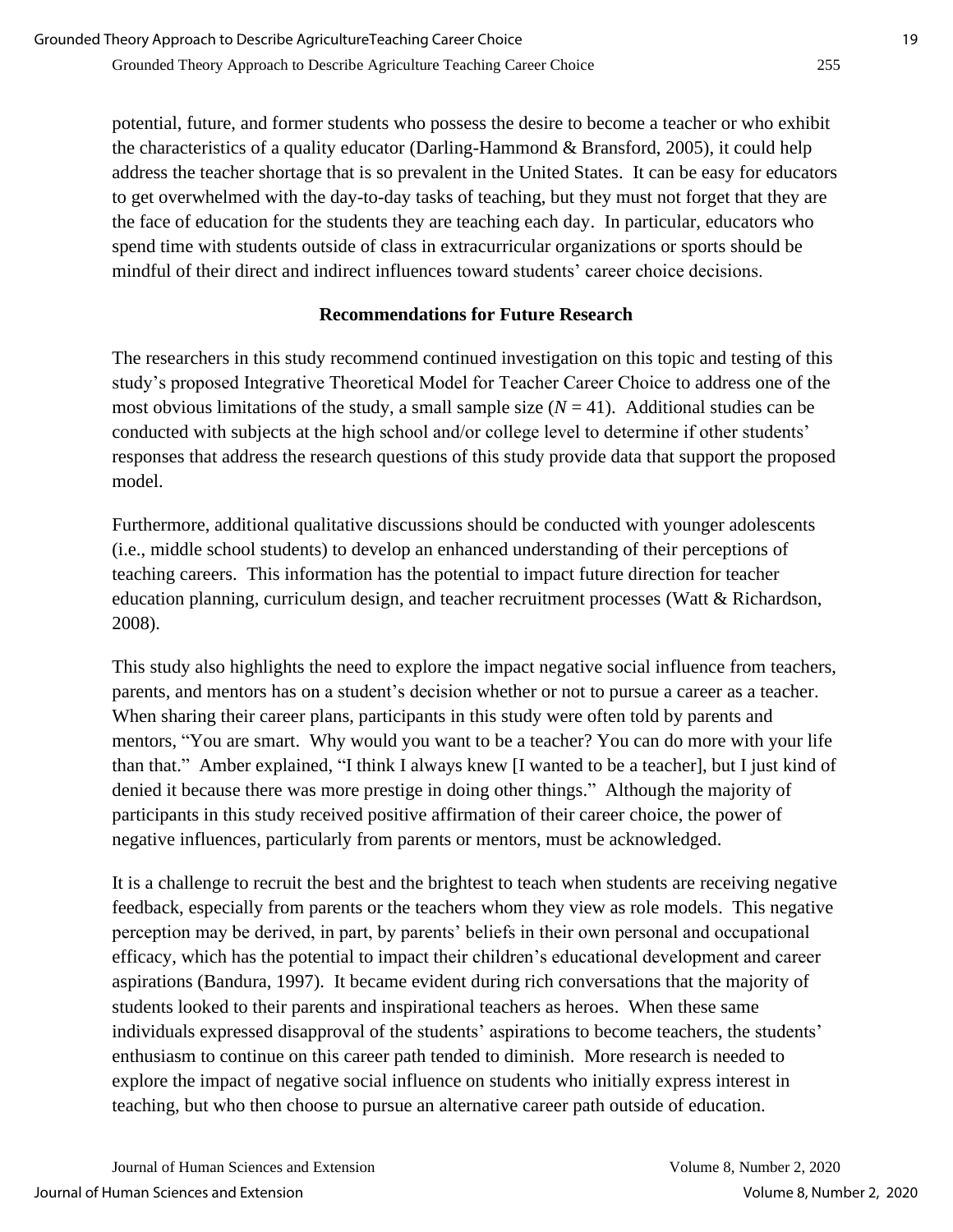#### **Conclusions**

It does not appear that decision making about a teaching career is a linear process. The proposed integrative theoretical model produced from this research incorporates the complex combination of career choice influences from literature (e.g., social identity, familiarity, and motivation) within the triad of personal factors, behaviors, and the external environment. The essential connection for the themes that emerged from this research was the connection of time between childhood and adolescence. Participants' career decisions were positively impacted by the combination of (a) teaching behaviors, (b) social influence, and (c) emotional connections with people or experiences between the time of childhood and adolescence.

The findings from this research clearly reaffirm Teddy Roosevelt's old adage, "People don't care how much you know until they know how much you care." Teachers are in the relationshipbuilding business. Participants did not decide to become teachers because their teachers were good at employing the techniques of teaching. The participants were attracted to careers in teaching high school agriculture because of their experiences with teachers who cared about them and inspired them. The perspective that students brought to the surface revealed that they notice when teachers care. They emulate the behaviors of teachers who care. They aspire to be like teachers who care. Whether students come into a classroom with a passion for the discipline or discover that passion in class, they are motivated and assured of their decisions to teach by teachers who care about them and inspire them.

#### **References**

- Aragon, S. (2016). *Teacher shortages: What we know.* Education Commission of the States. [https://www.ecs.org/wp-content/uploads/Teacher-Shortages-What-We-Know.pdf](about:blank)
- Bandura, A. (1977). Self-efficacy: Toward a unifying theory of behavioral change. *Psychological Review*, 191–215. https://doi.org/10.1037/0033-295X.84.2.191
- Bandura, A. (1997). *Self-efficacy: The exercise of control*. W.H. Freeman and Company.
- Bandura, A., Barbaranelli, C., Caprara, G. V., & Pastorelli, C. (2001). Self-efficacy beliefs as shapers of children's aspirations and career trajectories. *Child Development*, *72*(1), 187– 206. https://doi.org/10.1111/1467-8624.00273
- Bandura, A., & National Institute of Mental Health. (1986). *Social foundations of thought and action: A social cognitive theory.* Prentice Hall.
- Bénabou, R., & Tirole, J. (2006). Incentives and prosocial behavior. *The American Economic Review*, *96*(5), 1652–1678. doi:10.3386/w11535
- Brown, C. B. (2010). *The gifts of imperfection: Let go of who you think you're supposed to be and embrace who you are.* Hazelden.
- Creswell, J. (2007). *Qualitative inquiry and research design: Choosing among five approaches*   $(2<sup>nd</sup>$  ed.). Sage.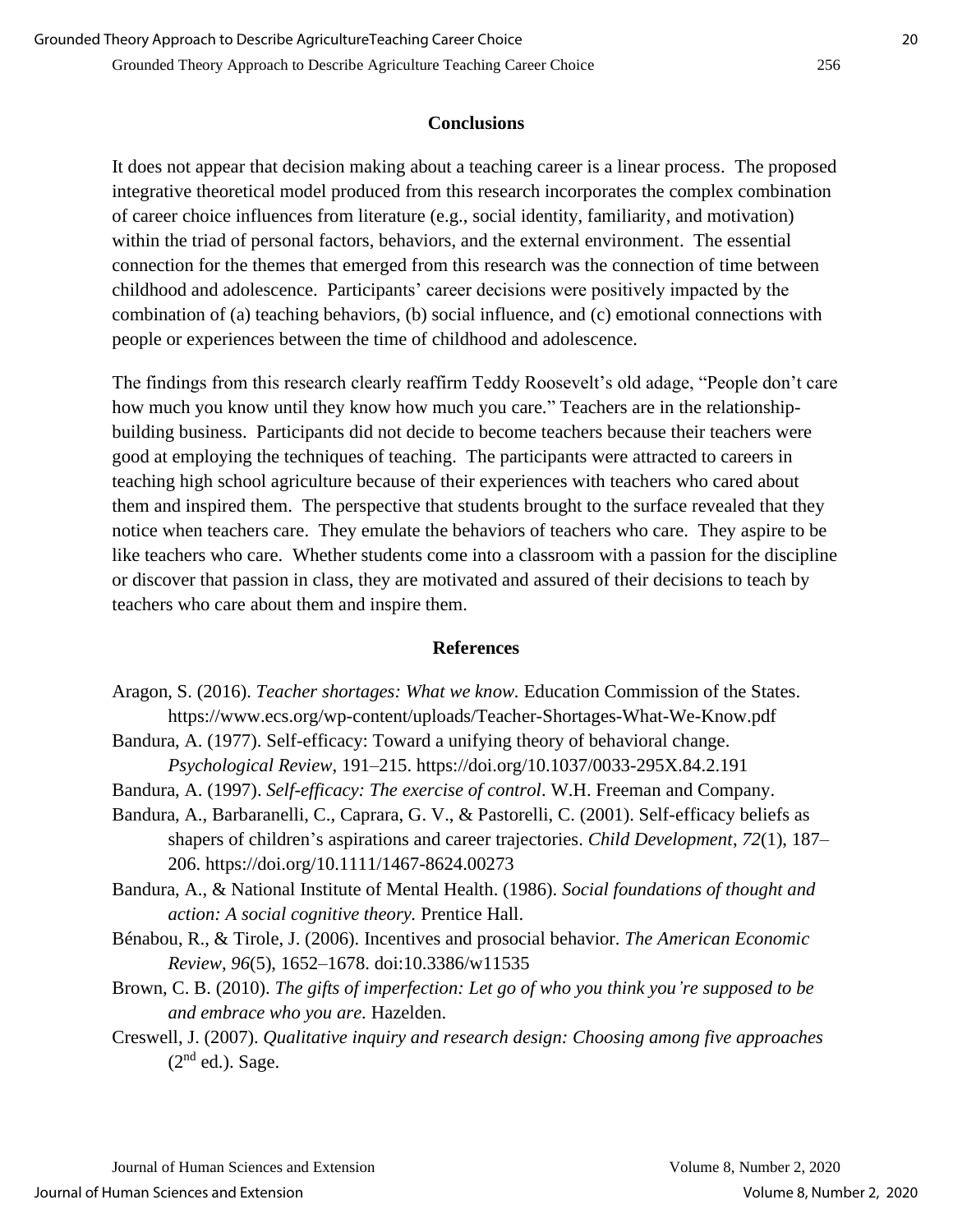- Creswell, J. W. (2013). *Qualitative inquiry and research design: Choosing among five approaches* (3rd ed.). Sage.
- Darling-Hammond, L., & Bransford, J. (2005). *Preparing teachers for a changing world: What teachers should learn and be able to do*. Jossey-Bass.
- Dik, B. J., Sargent, A. M., & Steger, M. F. (2008). Career development strivings: Assessing goals and motivation in career decision-making and planning. *Journal of Career Development*, *35*(1), 23–41. https://doi.org/10.1177/0894845308317934
- Fischman, W., Schutte, D. A., Solomon, B., & Lam, G. W. (2001). The development of an enduring commitment to service work. *New Directions for Child and Adolescent Development*, *93*, 33–44. https://doi.org/10.1002/cd.23
- Foster, D. D., Lawver, R. G., & Smith, A. R. (2015). *National Agricultural Education Supply & Demand Study: 2014 executive summary*. National Association of Agricultural Educators. https://doi.org/10.13140/RG.2.2.24700.23684
- Glaser, B. G., & Strauss, A. L. (1967). *The discovery of grounded theory: Strategies for qualitative research*. Aldine Publishing Company.
- Harms, B. M., & Knobloch, N. A. (2005). Preservice teachers' motivation and leadership behaviors related to career choice. *Career and Technical Education Research*, *30*(2), 101–124. https://doi.org/10.5328/CTER30.2.101
- Ingersoll, R., Merrill, L., & May, H. (2014). *What are the effects of teacher education and preparation on beginning teacher attrition?* [Research Report #RR-82]. Consortium for Policy Research in Education, University of Pennsylvania. doi:10.12698/cpre.2014.rr82
- Korte, D. S., & Simonsen, J. C. (2018). Influence of social support on teacher self-efficacy in novice agricultural education teachers. *Journal of Agricultural Education, 59*(3), 100– 123. https://doi.org/10.5032/jae.2018.03100
- Krumboltz, J. D., Mitchell, A. M., & Jones, G. B. (1976). A social learning theory of career selection. *The Counseling Psychologist, 6*(1), 71–81. https://doi.org/10.1177/001100007600600117
- Lawver, R. G., & Torres, R. M. (2012). An analysis of post-secondary agricultural education students' choice to teach. *Journal of Agricultural Education, 53*(2), 28–42. doi:10.5032/jae.2012.02028
- Leff, D., Retallick, M. S., & Franz, N. K. (2015). Transformative learning and the 4-H camp counselor experience in Minnesota. *Journal of Human Sciences and Extension, 3*(3), 1– 17. https://www.jhseonline.com/article/view/740/641
- Lent, R. W., & Brown, S. D. (2008). Social cognitive career theory and subjective well-being in the context of work. *Journal of Career Assessment, 16*(1), 6–21. https://doi.org/10.1177/1069072707305769
- Lent, R. W., Brown, S. D., & Hackett, G. (1994). Toward a unifying social cognitive theory of career and academic interest, choice, and performance. *Journal of Vocational Behavior, 45,* 79–122. https://doi.org/10.1006/jvbe.1994.1027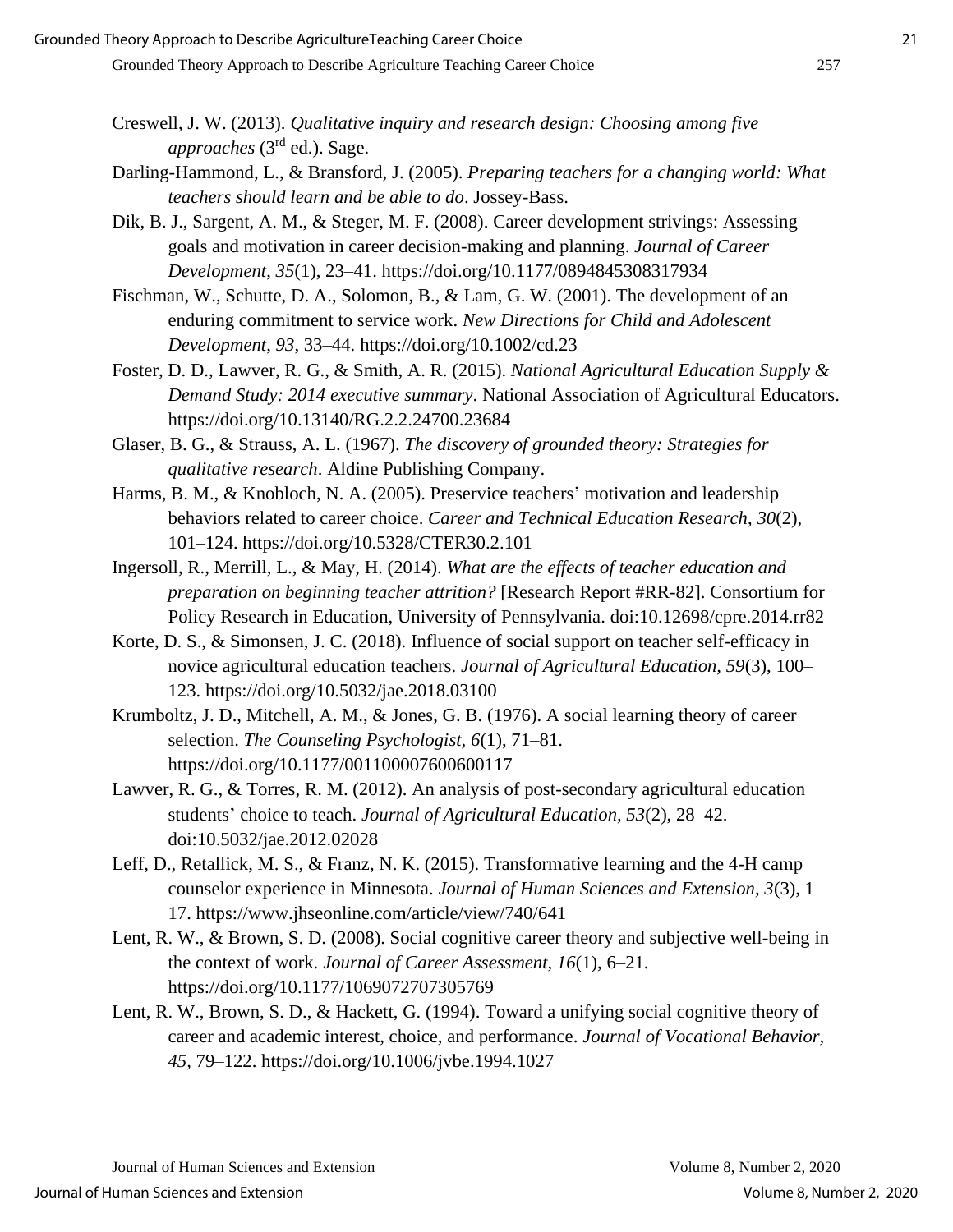- Lent, R. W., Brown, S. D., & Hackett, G. (2002). In D. B. Associates (Ed.), *Career choice and*   $development(4<sup>th</sup> ed., pp. 255–311). Jossey-Bass.$
- Lincoln, Y., & Guba, E. (1985). *Naturalistic inquiry*. Sage.
- Lofland, J., & Lofland, L. (1995). *Analyzing social settings: A guide to qualitative observation and analysis*. Wadsworth.
- Marx, A. A., Simonsen, J. C., & Kitchel, T. (2014). Secondary agricultural education program and human influences on career decision self-efficacy. *Journal of Agricultural Education, 55*(2), 214–229. doi:10.5032/jae.2014.02214
- Maslow, A. H. (1954). *Motivation and personality*. Harpers.
- Miles, M., & Huberman, A. (1994). *Qualitative data analysis: An expanded sourcebook.* Sage.
- Morse, J., & Richards, L. (2002). *Read me first for a user's guide to qualitative methods.* Sage.
- Palmer, P. J. (1998). *The courage to teach: Exploring the inner landscape of a teacher's life*. Jossey-Bass.
- Perda, D. (2013). *Transitions into and out of teaching: A longitudinal analysis of early career teacher turnover* [Unpublished doctoral dissertation]. The University of Pennsylvania.
- Robinson, J. S., Baker, M. A., & Blackburn, J. J. (2013). A case study exploring the perceived and actual person-environment fit of teacher aspirants in agricultural education. *Journal of Human Sciences and Extension, 1*(1), 78–93. https://www.jhseonline.com/article/view/662/572
- Rocca, S. J., & Washburn, S. G. (2005). Factors influencing college choice of high school and transfer matriculants into a college of agriculture. *NACTA Journal*, *57*(2), 32–38.
- Ryan, R. M., & Deci, E. L. (2000). Self-determination theory and the facilitation of intrinsic motivation, social development, and well-being. *American Psychologist, 55*(1), 68–78. https://doi.org/10.1037/0003-066X.55.1.68
- Solomonson, J. K., Korte, D. S., Thieman, E. B., Retallick, M. S., & Keating, K. H. (2018). Factors contributing to Illinois school-based agriculture teachers' final decision to leave the classroom. *Journal of Agricultural Education, 59*(2), 321–342. https://doi.org/10.5032/jae.2018.02321
- Strauss, A. (1987). *Qualitative analysis for social scientists.* Cambridge University Press. https://doi.org/10.1017/CBO9780511557842
- Strauss, A., & Corbin, J. (1998). *Basics of qualitative research: Techniques and procedures for developing grounded theory* (2nd ed.)*.* Sage.
- Sutcher, L., Darling-Hammond, L., & Carver-Thomas, D. (2016). *A coming crisis in teaching? Teacher supply, demand, and shortages in the U.S.* Learning Policy Institute. https://learningpolicyinstitute.org/product/coming-crisis-teaching
- Taylor, S. J., & Bogdan, R. (1998). *Introduction to qualitative research methods: A guidebook and resource* (3rd ed.). Wiley.
- The Chronicle of Higher Education. (2017, September 27). *Backgrounds and beliefs of college freshmen.* http://www.chronicle.com/interactives/freshmen-survey